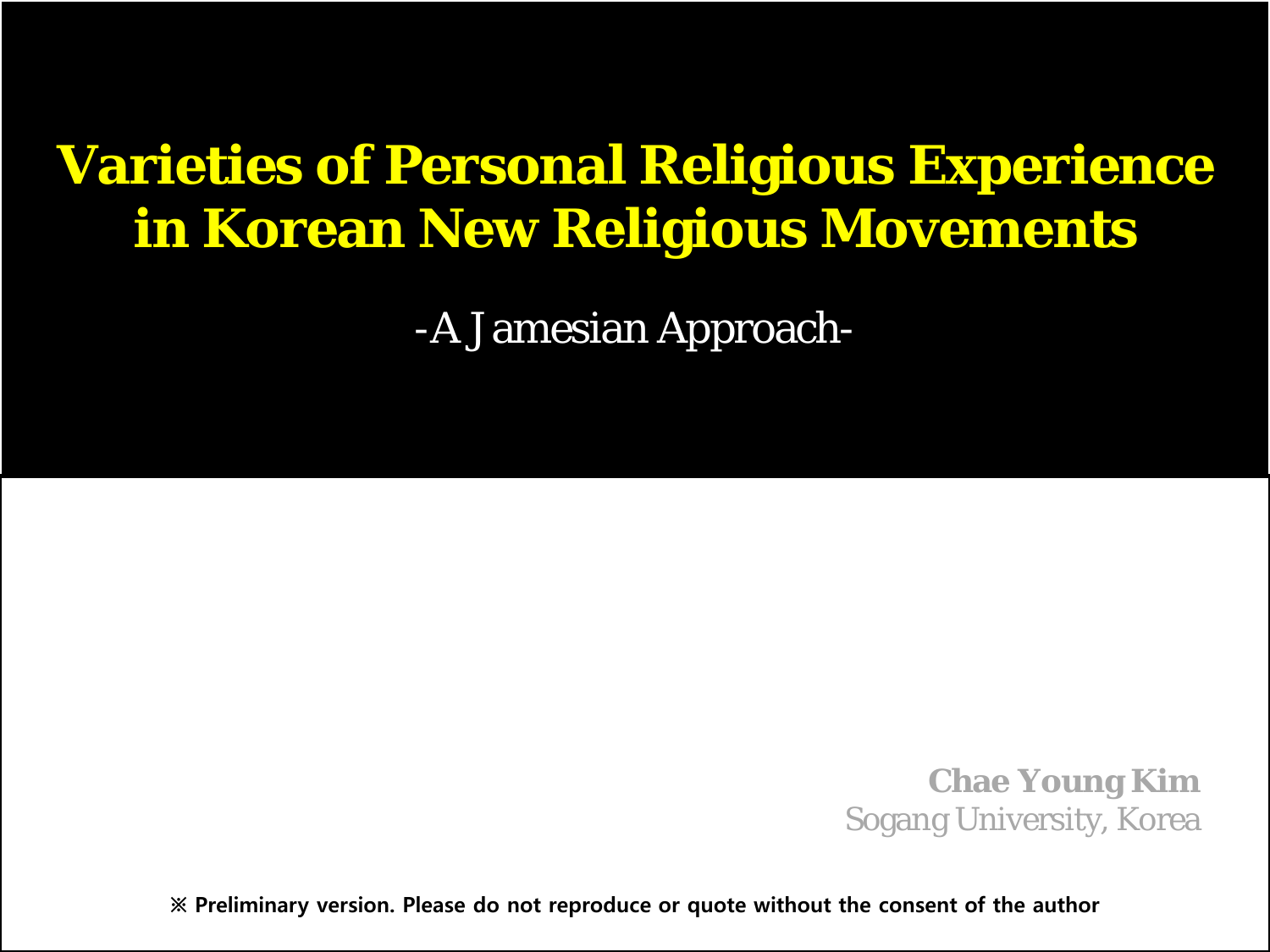### **INDEX**

#### **I Introduction**

- **William James, Psychology of Religion, and New Religious Movements II**
- **The Four Korean NRM Founders' Self-Perception on the "Locus" of Religious Experience: Is it a Place or the Ultimate Source/Reality? III**
- **The Four Korean NRM Founders' Temperamental Type in their Religious Experience: Is it the Healthy Mind Type or the Sick Soul Type? IV**

#### **Conclusive Remarks V**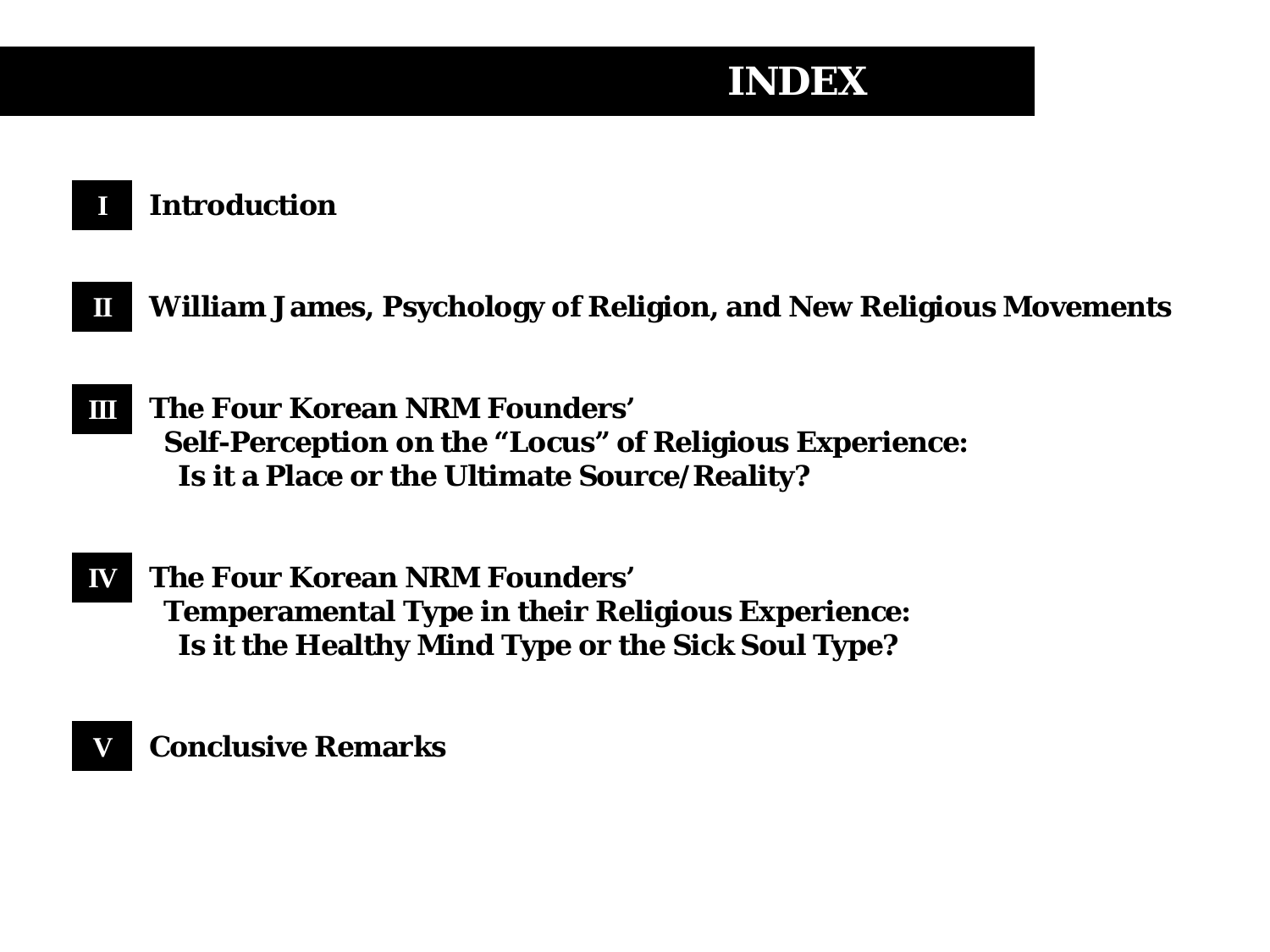## **Introduction**

 The purpose of this paper will outline psycho-spiritual features exposed in various personal religious experiences in Korean New Religious Movements. In each Korean NRM, like the case of the other region, those religious experience materials are dispersed from a key founder's through an ordinary participant's experiences but not yet collected or accumulated systematically. Nevertheless ordinary participant's experience materials are too numerous to handle them in a single paper.

 So in **this paper four key founder's religious experiences in Korean NRMs will be chosen for a comparative sketch.** They are Choe, Je-U(Suun1824-1864), Kang, Il-Sun(Jeungsan1871-1909), Kwon, Shin-Chan(1923-1996) and Yoon, Hong-Sun(Julia 1947-) For the development of this essay, William James' perspective of religious experience will be introduced to articulate psycho-spiritual features in the four key founders' religious experiences. First of all let's see what James' perspective would be materialized for the birth of the new discipline of religious matters, psychology of religion and how his religious experience materials would be related with our common concern of this conference, NRMs.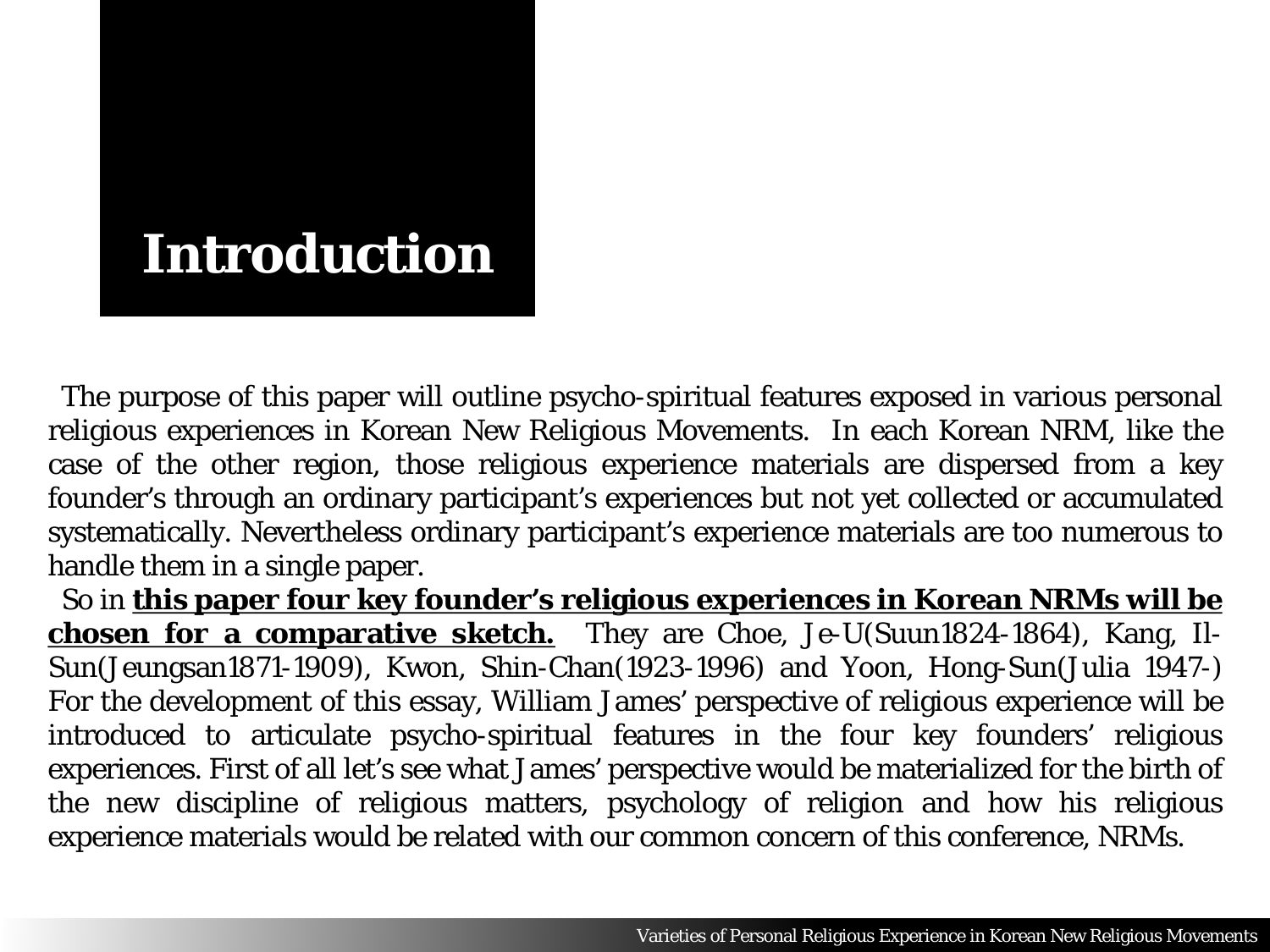## **William James, Psychology of Religion, and New Religious Movements**

 At fifty-five years of age, in January 1898, James was invited to give the Gifford Lectures at Edinburgh. He delivered the lectures from 1899-1900 and 1900-1901. After the lectures, they were immediately published as the book, *The Varieties of Religious Experience: A Study on Human Nature* (1902). The lectures and the book played a foundational role for the psychology of religion. He and his first disciple, Granville Stanley Hall(1844-1924) led the emerging psychological study on religious matter as an academic movement. Their approaches are still influencing the field in religious studies and beyond.

 The two key issues in James' lectures could be appropriated for the understanding of the four key founders' religious experience in Korean NRMs. The first issue is on the psycho-spiritual "locus" of religious experience. It is about the place where religious experience originates or happens. The second issue is on the type of religious experience. Especially James articulated two types of religious experience. He named them as the healthy mind and the sick soul.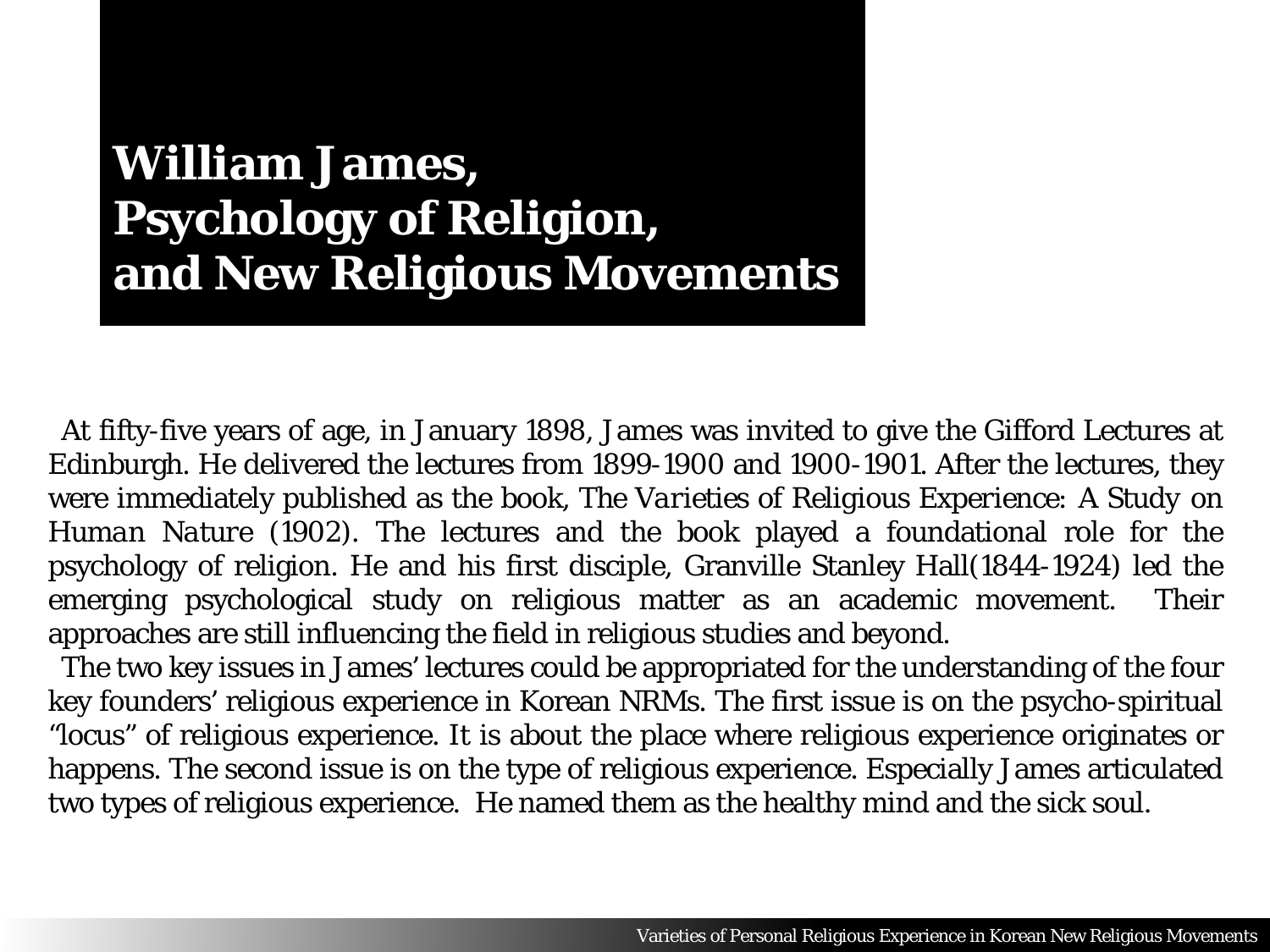#### **1. The Psycho-Spiritual "Locus" of Religious Experience**



"….we cannot, I think, avoid the conclusion that in religion we have a department of human nature with unusually close relations to the transmarginal or subliminal region. If the word "subliminal" is offensive to any of you, as smelling too much of psychical research or other aberrations, call it by other name you please, to distinguish it from the level of full sunlit of consciousness. Call this latter the A-region of personality, if you care to, and call the other the B-region. The B-region, then, is obviously the lager part of each of us, for it is the abode of everything that is latent and the reservoir of everything that passes unrecorded or unobserved…It is also fountain-head of much that feds our religion. In persons deep in the religious life, as we have now abundantly seen—and the is my conclusion the door into this region seems unusually wide open; at any rate, experiences making their entrance through that door have had emphatic influence in shaping religious history."(W. James, *The Varieties of Religious Experience*, 473.)

"Let me then propose, as an hypothesis, t hat whatever it may be on its *farther* side, the "more" with which in religious experience we feel ourselves connected is on its *hither* side the subconscious continuation of our conscious life."[W. James, 502.]

 **In these citations we could think about the Psycho-Spiritual "locus" of religious experience as transmission influx. It is simply a place. Or we could think about the "locus "as the ultimate source or the ultimate reality. These points are still the most fundamental issue in the field of psychology of religion.**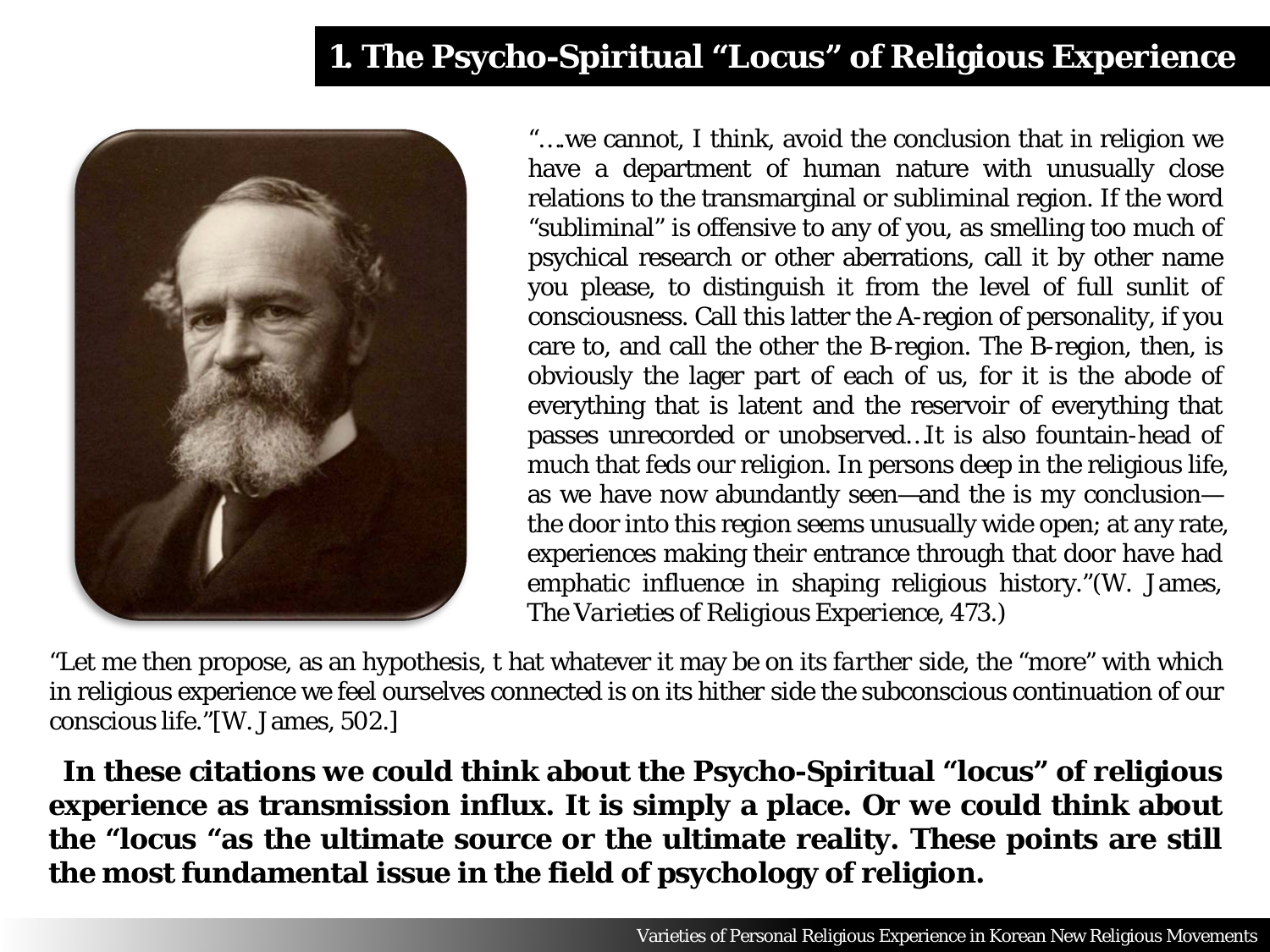#### **2. Two Types of Religious Experience**



"The systematic cultivation of healthy-mindedness as a religious attitude is therefore consonant with important currents in human nature, and is anything but absurd. In fact, we all do cultivate it more or less, even when our professed theology should in consistency forbid it. We divert our attention from disease and death as much as we can; and the slaughter-houses and indecencies without end on which our life is founded are huddled out of sight and never mentioned, so that the world we recognize officially in literature and in society is a poetic far handsomer and cleaner and better than the world that really is."[W. James, 89.]

 "At our last meeting, we considered the healthy-minded temperament, the temperament which has a constitutional incapacity for prolonged suffering, and in which the tendency to see things optimistically is like a water of crystallization in which the individual's character is set. We saw how this temperament may become the basis for a peculiar type of religion, a religion in which good, even the good of this world's life, is regarded as the essential thing for a rational being to attend to. This religion directs him to settle his scores with more evil aspects of the universe by systematically declining to lay them to heart or make much of them, by ignoring them in his reflective calculations, or even, on occasion, by denying outright that they exist. Evil is a disease; worry over disease is itself an additional form of disease, which only adds to the original complaint. Even repentance and remorse, affections which come in the character of ministers of good, may be but sickly and relaxing impulses. The best repentance is to up and act for righteousness, and forget that you ever had relations with sin."[W. James, 125.]

 **Walter Whitman's [***Song of Myself***, 32.] and Spinoza's thought which emphasizes that "knowledge of evil is an "inadequate" knowledge, fit only for slavish minds."[W. James, 125.] Categorically they seem to reject and condemn "repentance" itself as a sort of evil.**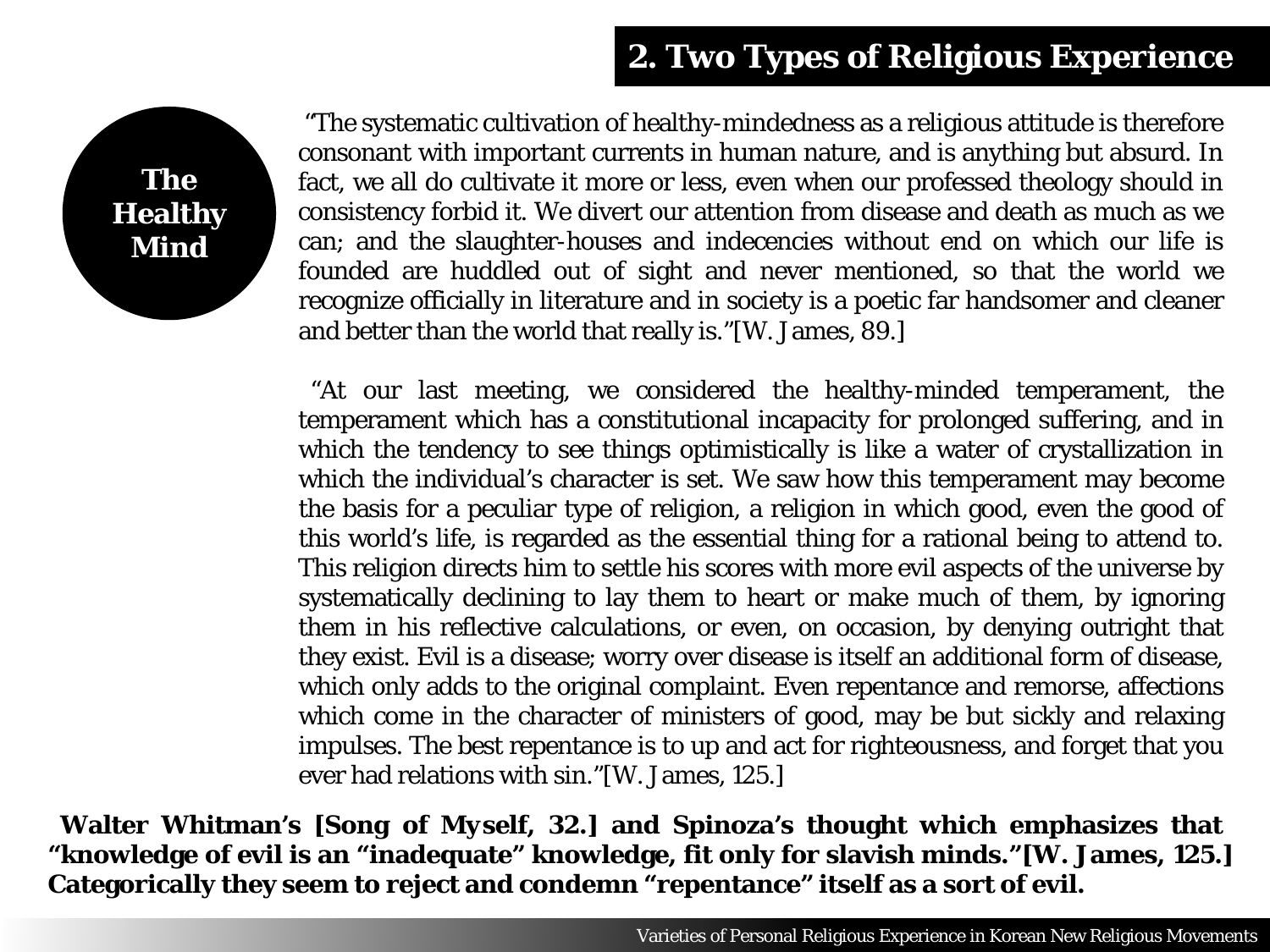#### **2. Two Types of Religious Experience**



 "But there are others for whom evil is no mere relation of the subject to particular outer things, but something more radical and general, a wrongness or vice in his essential nature, which no alteration of the environment, or any superficial rearrangement of the inner self, can cure, and which requires a supernatural remedy."[W. James, 132.]

#### Pathological Melancholy

 "There is a pitch of unhappiness so great that the goods of nature maybe entirely forgotten, and all sentiment of their existence vanishes from the mental field…"[W. James, 144.] and "for this extremity of pessimism to be reached, something more is needed than observation of life and reflection upon death. The individual must in his own person become the prey of a pathological melancholy. As the healthy-minded enthusiast succeeds in ignoring evil's very existence, so the subject of melancholy is forced in spite of himself to ignore that of all good whatever: for him it may no longer have the least reality. Such sensitiveness and susceptibility to mental pain is a rare occurrence where the nervous constitution is entirely normal; one seldom finds it in a healthy subject even where he is the victim of the atrocious cruelties of outward fortune."[W. James, 145.]

#### Religious Melancholy

 "At about the age of fifty, Tolstoy relates that he began to have moments of perplexity, of what he calls arrest, as if he knew not "how to live," or what to do. It is obvious that these were moments in which the excitement and interest which our functions naturally bring had ceased. Life had been enchanting, it was now flat sober, more than sober, dead. Things were meaningless whose meaning had always been self-evident. The questions, "Why?" and "What next?" began to beset him more and more frequently. At first if seemed as if such questions must be answerable, and as if he could easily find the answers if he would take the time; but as they ever became more urgent, he perceived that it was like those first discomforts of a sick man, to which he pays but little attention till they run into one continuing suffering, and then he realizes that what he took for a passing disorder means the most momentous thing in the world for him, means his death."[W. James, 152-53.]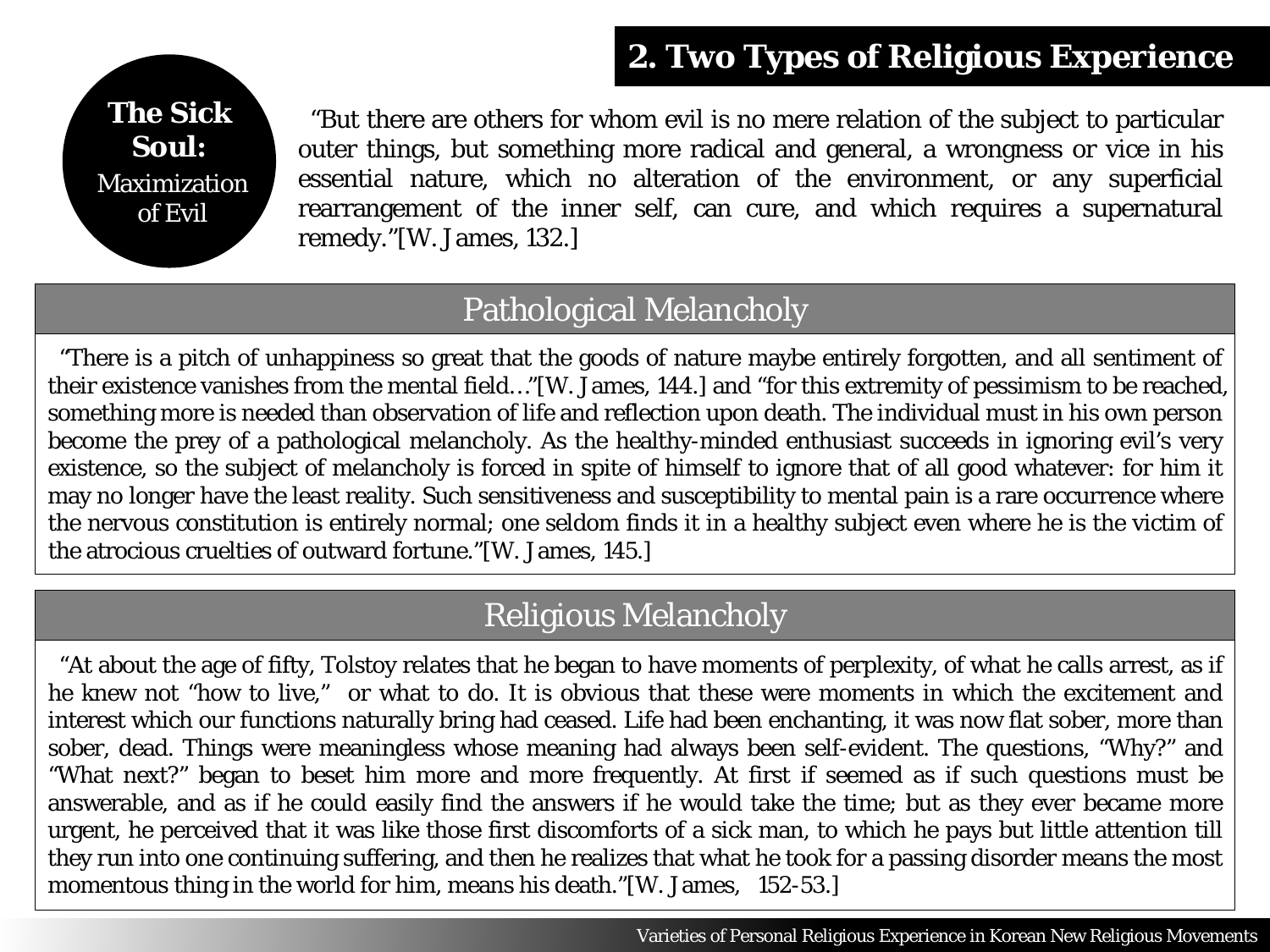#### **2. Two Types of Religious Experience**



 "But there are others for whom evil is no mere relation of the subject to particular outer things, but something more radical and general, a wrongness or vice in his essential nature, which no alteration of the environment, or any superficial rearrangement of the inner self, can cure, and which requires a supernatural remedy."[W. James, 132.]

 What Tolstoy was experiencing was "not the simple ignorance of ill, but something vastly more complex, including natural evil as one of its elements, but finding natural evil no such stumbling block and terror because it now sees it swallowed up in supernatural good. The process is one of redemption, not of mere reversion to natural health, and the sufferer, when saved, is saved by what seems to be a second birth, a deeper kind of conscious being than he could enjoy before."[W. James, 156.]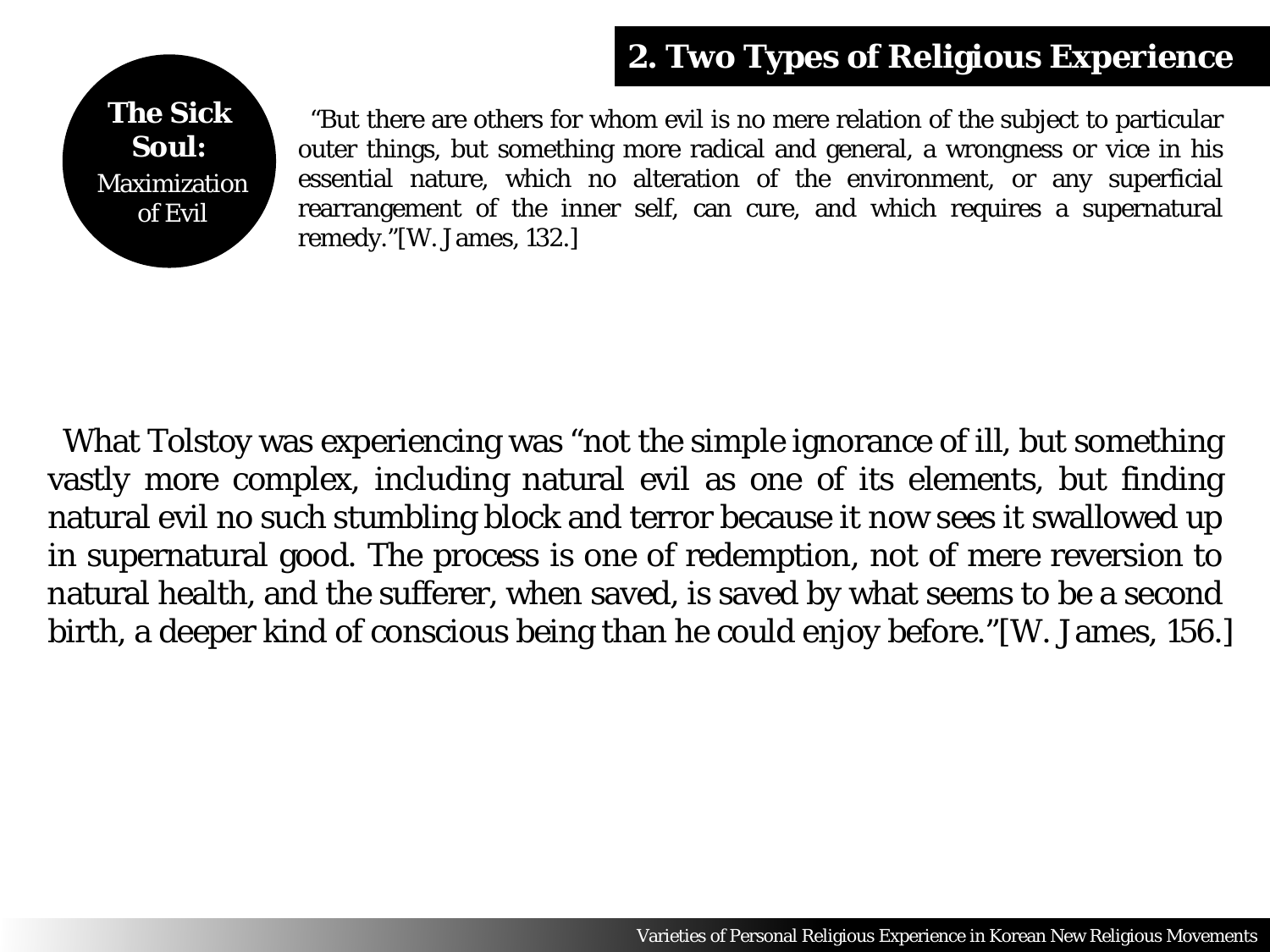William James is one of the key scholars who studied various new religious movements in late  $19<sup>th</sup>$  and early  $20<sup>th</sup>$  century. In that time he was seriously engaged with the study of religious experience in various new religious movements. In the field of the scientific study of religion or religious studies, his study could be counted as one of the first scholars of NRMs. In his Gifford lectures, he referred to more than 700 religious experiences materials across diverse religious participants. Among them he handled 150 testimonies.

 In that time, NRMs were not yet academically concerned in the field of religious studies. Generally they were ignored in the field. But James was quite uniquely exceptional. His scholarly works of NRMs in relation to religious experience were "democratic". He attempted to create a space of NRM equally with other religious materials for his study of religious experience. He handled several NRM cases in the testimonies such as mind cure movements, new thought, Joseph Smith and his followers, Emmanuel Swedenborg and his followers, Unitarianism and Ralph Waldo Emerson, psychical researchers, spiritualists, Annie Besant and theosophy, Mary Baker Eddy, and Christian Science and so on.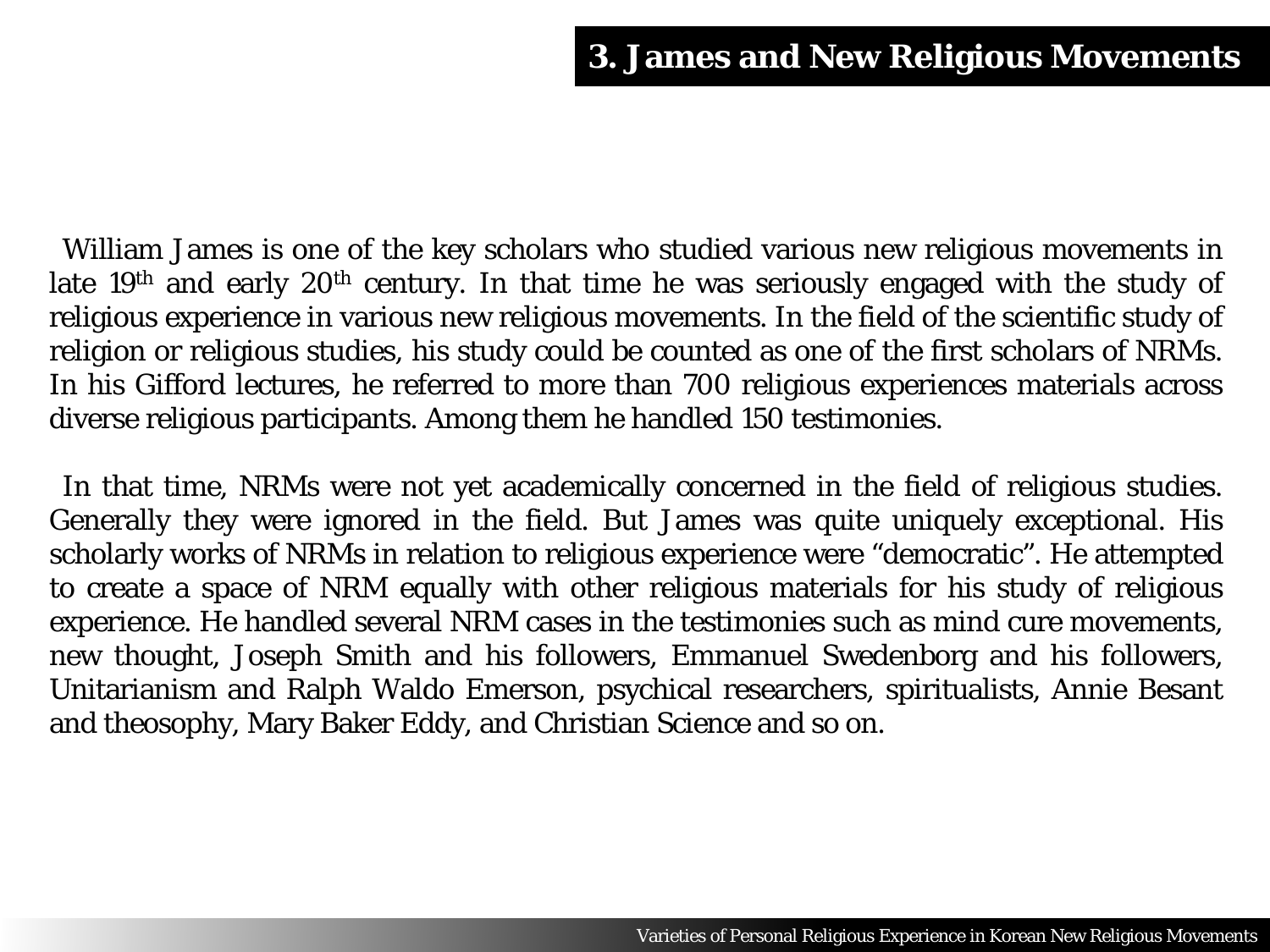### **The Four Korean NRM Founders'** Self-Perception on the "Locus" of Religious Experience: Is it a Place or the Ultimate Source/Reality?

#### **1. Choe, Je-U's Dialectic Narrative of the "Locus": Distinction? or Unity?**

 Choe Je-U's narratives about his experience exposed his pivotal religious experience at eleven o'clock on the morning of April 5, 1860. It is described in the first part of the *Dongggyeong Daejeon.* It tells distinctively the "locus" as that of the transmission influx concerning about God. In this sense, it tells the difference from the unity oriented interpretation between God and human being.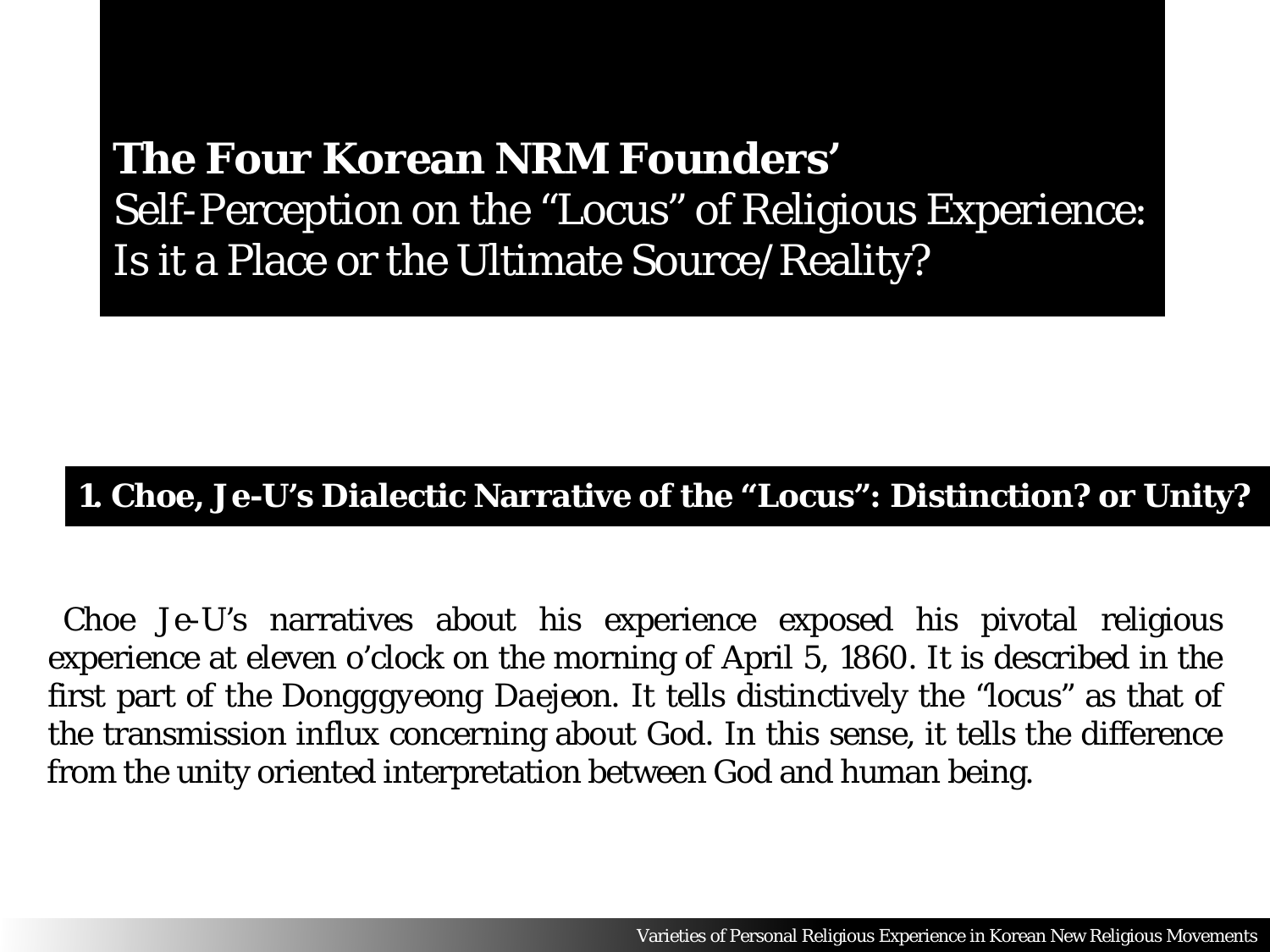#### **1. Choe, Je-U's Dialectic Narrative of the "Locus": Distinction? or Unity?**



 "Unexpectedly, in April, my mind felt chilled and my body shook. I felt ill but did not know exactly what was wrong and I could not describe the condition of my feeling. Then, suddenly, a mysterious voice came to my ear, and I was frightened and woke up and asked "Who are you?"

 The voice said: "Do not fear and do not be afraid. Humankind calls me *Sangje*(God); don't you recognize *Sangje*?"

 I asked, "Why do you reveal yourself to me?" God said: "I have not been able to find any one to teach the Truth. Thus I am sending you to the world to teach the Truth. Therefore, do not even doubt it."

 I asked God, "Shall I teach the Western (Christian) truth?" God said, "No, I have a talisman (spiritual symbol) which is called mystical medicine. Its shape is like the Great Ultimate and its form is also like *gung gung*. Receive this talisman and cure humankind's illness. Receive also my incantation and teach people to honor me. Then, you too shall become immortal and the Truth shall spread to all the world." [ Choe Je-u, *Dongggyeong Daejeon*, 5.]

 However, in his other experience materials, there are some unity features exposed. Nevertheless if they would be precisely read, they would not be different from the above narrative.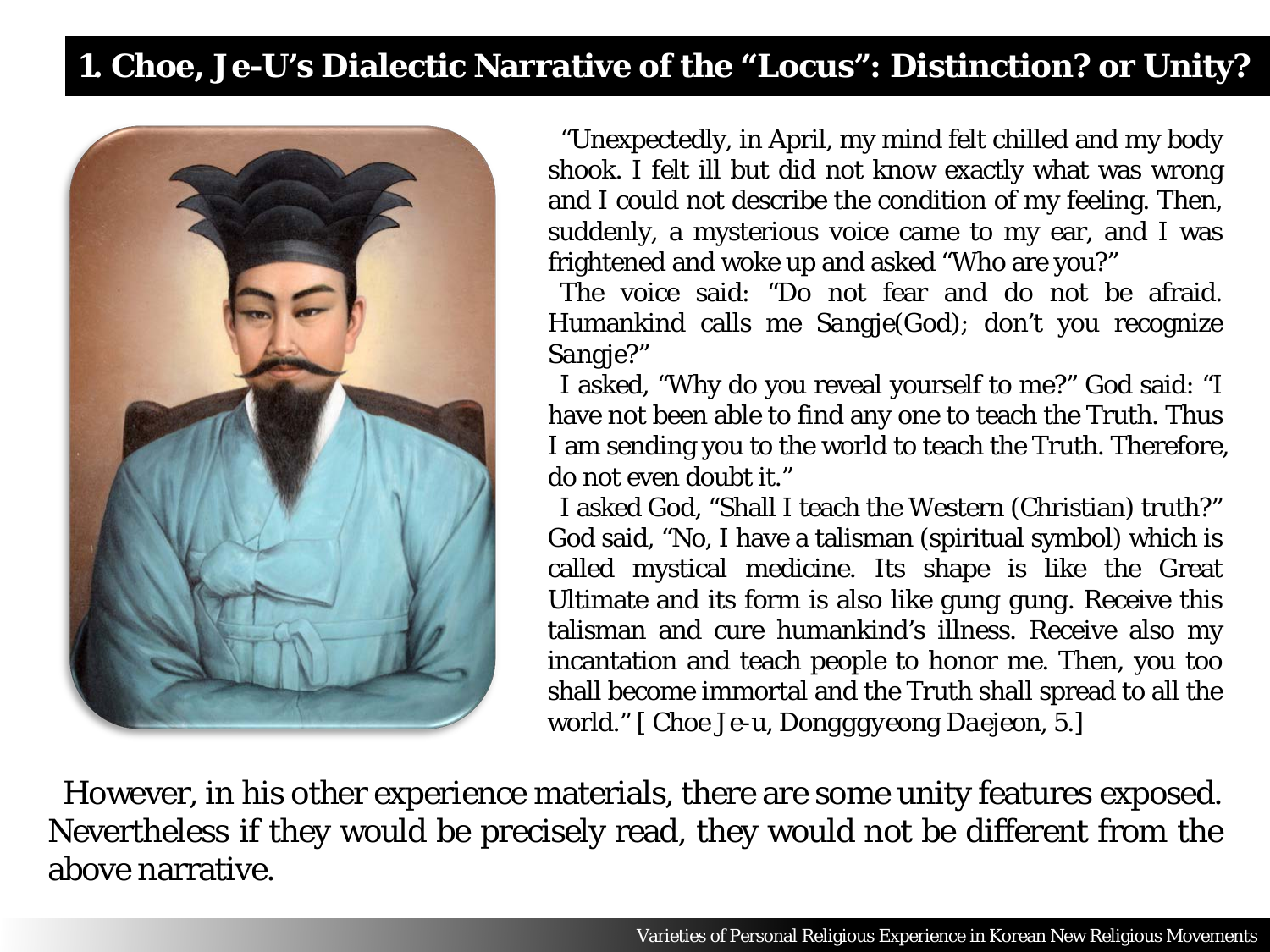

 "My mind is your mind. How can Humankind know it? People know of Heaven and earth, but they do not know the Spirit. I am the Spirit. As I am giving you the eternal Truth, cultivate and refine it, write it down and teach it to the people. Establish the laws of practice and propagate the Truth (virtue). Then you will have eternal life and will brighten the world" [ Choe Je-u, *Dongggyeong Daejeon*, 9.]

 Most scholars of Choe, Je-U's experience seem to argue that human beings are God in the first sentence of the above quotation, "My mind is your mind." But the remaining sentences tell about the difference of Choe, Je-U as listener and God as the speaker. Therefore it should not be confirmed that the sentence reveals the unity of God and human being. Still the delicate distinction of them is sustained in his self-perception of religious experience.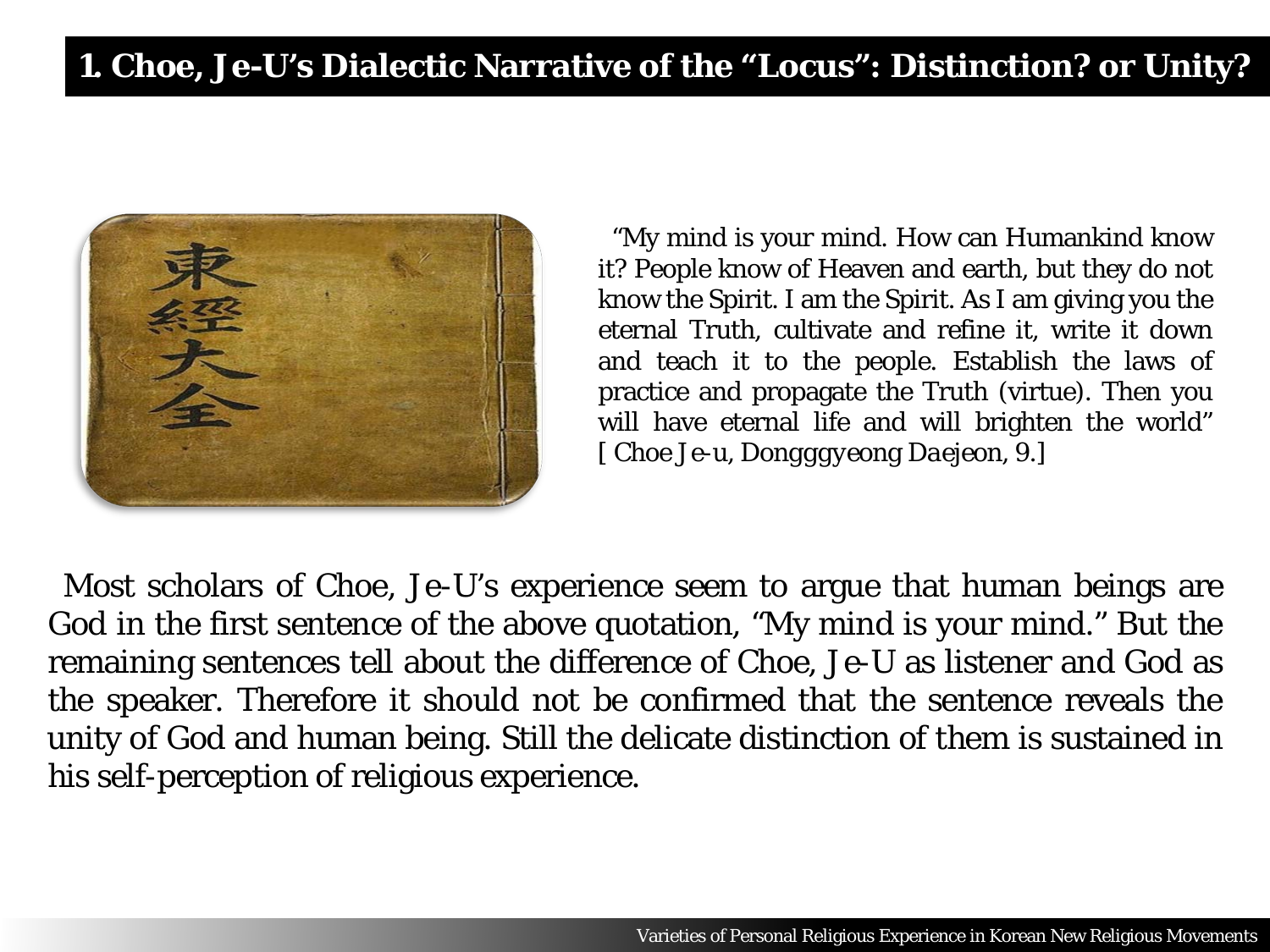#### **2. Kang, Jeungsan's radical proclamation of himself as Sangje**



 Both *Jeongyeung,* the scripture of Daesoonjinrihoe and *Dojeon,* the scripture of Jeung San Do proclaim Kang, Jeungsan as Sangje or God. He is not a human being to listen to or worship Sangje or God as to be seen in the case of Choe, Je-U's religious experience. In the history of Korean religions and further of world religions, this aspect is the most radical proclamation. Thus, Kang, Jeungsan's life prior to the birth, after the birth in this earth, departure to the Heaven and return plan to the earth is that of Sangje or God.

 In this sense, Kang, Jeungsan is not simply a psycho-spiritual being as the carrier or "locus" of his religious experience but himself as the ultimate source or reality, Sangje or God. Furthermore he proclaims that he sent religious founders and finally sent also Choe, Je-U to the earth. Unfortunately Choe, Je-U could not fulfil his mission.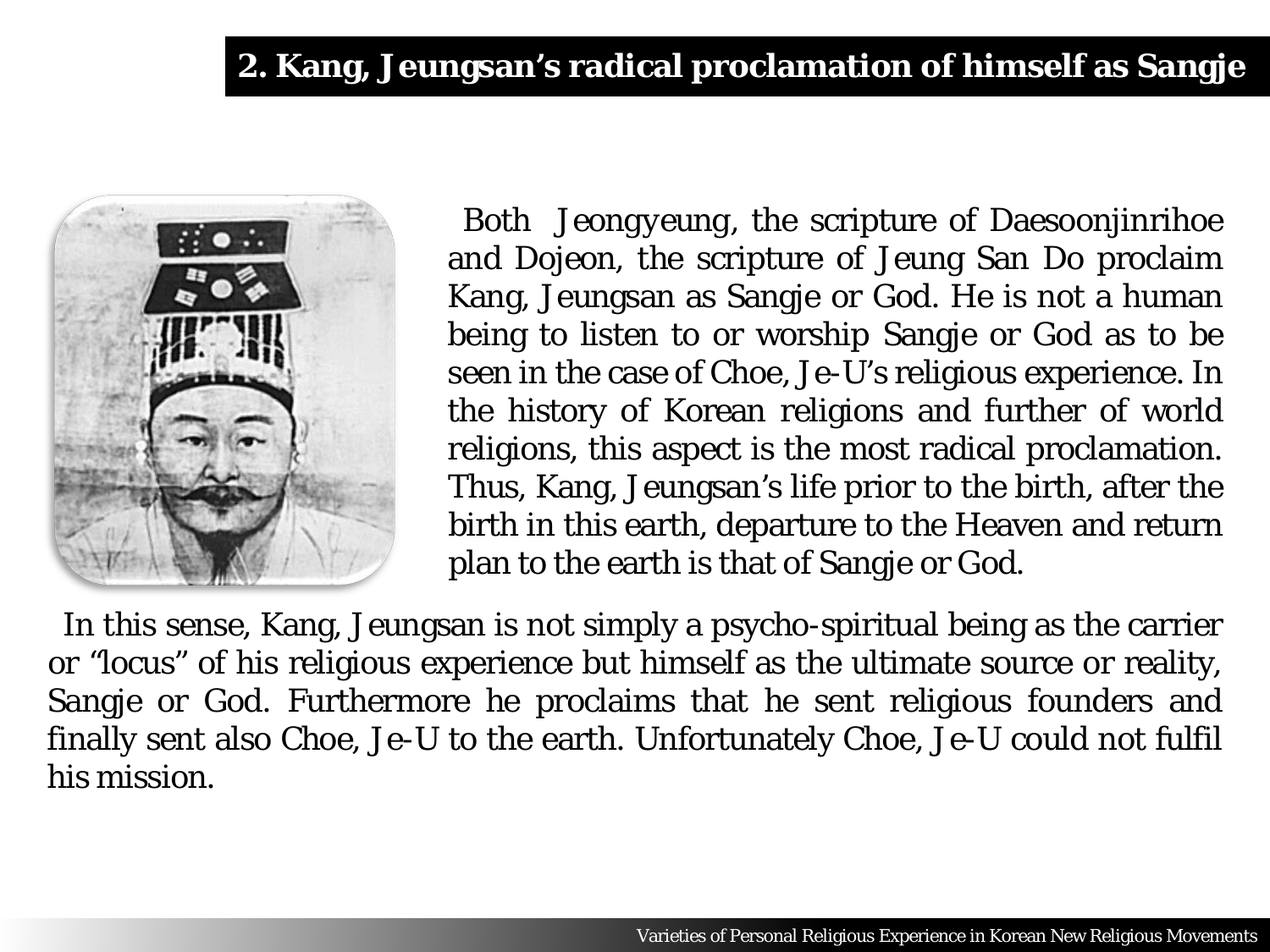#### **2. Kang, Jeungsan's radical proclamation of himself as Sangje**



 "Sangjenim one day said to the disciples, "Those who believe in Jesus await the second coming of Jesus, those who believe in Buddha await the coming Maitreya Buddha, and those who believe in Eastern Learning await the rebirth of Choe Su-un. But whomever comes, all will proclaim him their master and follow him." Sangjenin then revealed, "It is I who sent Confucius, Shakyamuni, and Jesus to the world, to serve in my work."[*Dojeon*, 120-21.]

 "While at the Maitreya Shrine, I bestowed upon Choe Su-un a heavenly mandate and spiritual inspiration to enable him to establish My boundless dao. However, he failed to transcend the confines of Confucianism and reveal the true dharma, which would have laid a path to the way of spirits and a new civilization and eventually brought forth the true resplendence of My boundless dao. I therefore finally withdrew spiritual inspiration and the heavenly mandate from Choe Su-un in 1864, and in 1871, I incarnated into the world Myself. I am the 'Sangje' revealed in *Dongggyeongaejeon* and in Su-un's lyrics."[*Dojeon*, 111.]

 Furthermore, as Sangje, Kang, Jeungsan replaced the key founders of world religions to appoint the new heads for the unifying essence extracting from the key four religions: Immortalism, Buddhism, Confucianism and Christianity.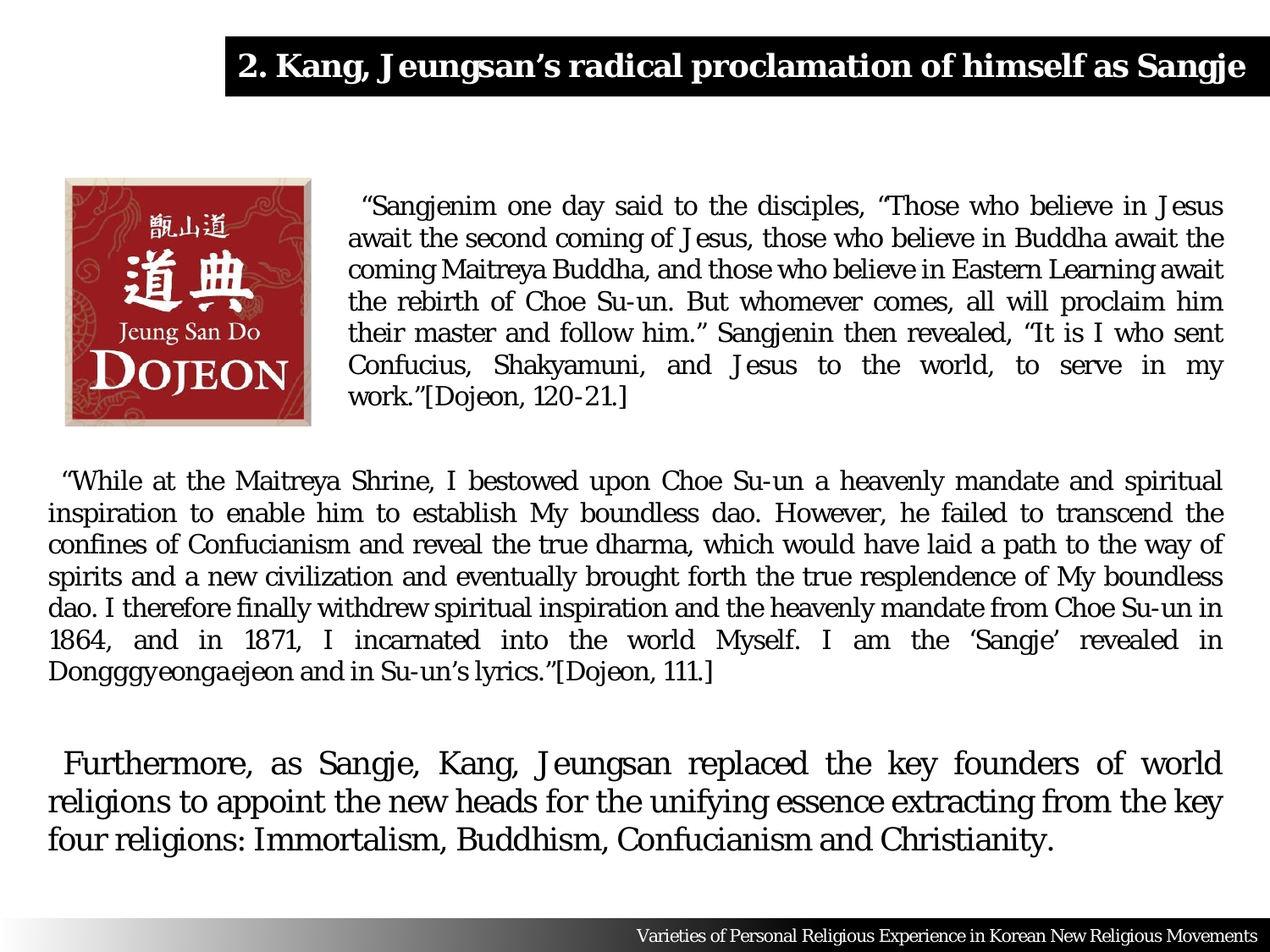#### **2. Kang, Jeungsan's radical proclamation of himself as Sangje**



 "The dao of Immortalism, the dao of Buddhism, the dao of Confucianism, and the dao of Christianity are the basis of many of the world cultures. I now appoint Choe Su-un as the head of the dao of Immortalism, Jin-muk as the head of the dao of Buddhism, Zhu Xi as the head of the dao of Confucianism, and Matteo Ricci as the head of the dao of Christianity. These new heads shall gather together the essence of each tradition and lead the preeminent spirits of all teachings and the spirits of all civilizations in extracting the essence of the many different cultures and uniting them into one. I now unite the three daos: Buddhism, which edifies about the substance of all forms; Confucianism, which edifies about decorum. I now extract the marrow of Buddhism, Immortalism, and Confucianism and infuse this marrow within Immortalism."[*Dojeon*, 392-93.]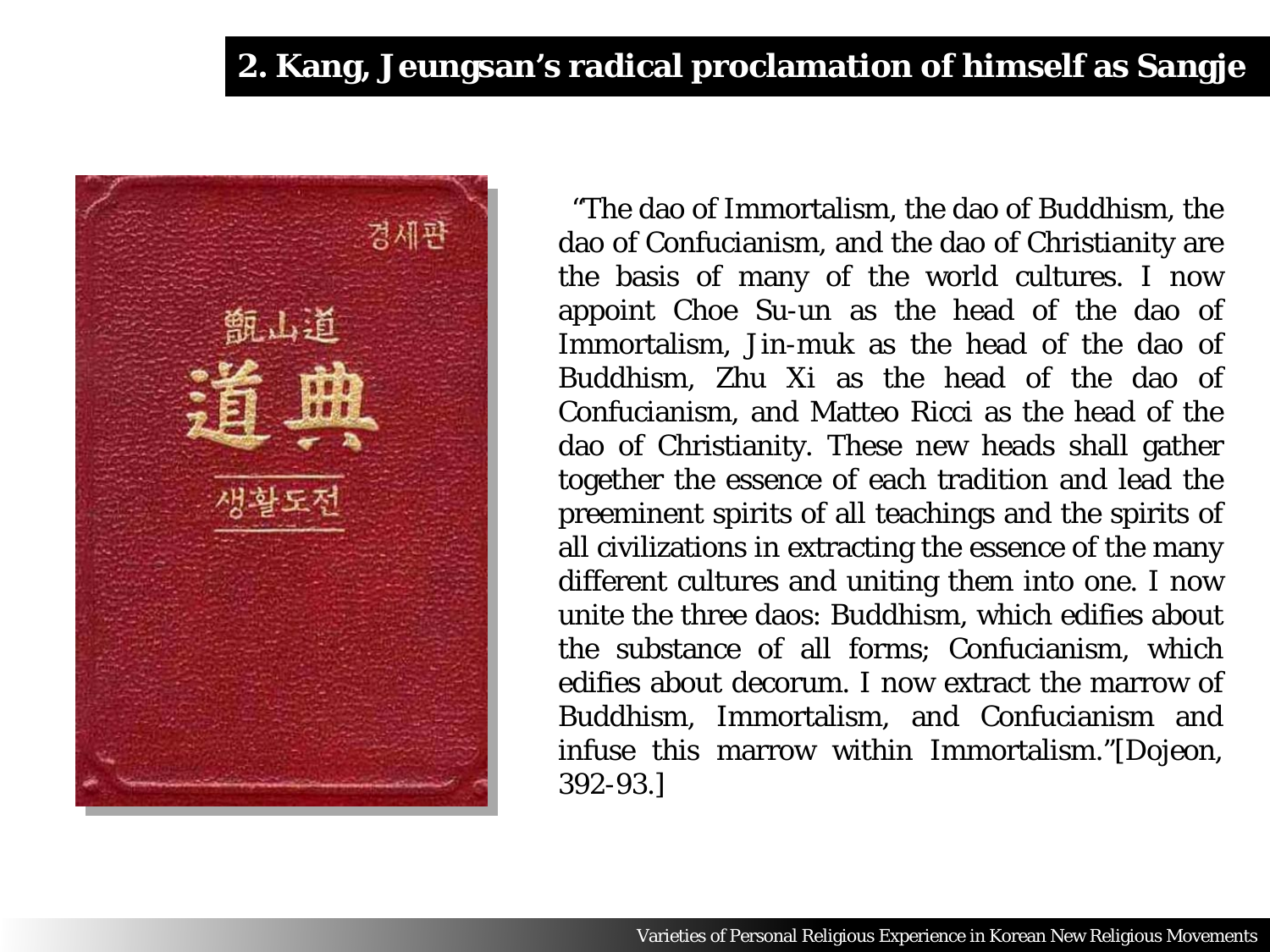#### **3. Kwon, Shin-Chan's Perception on the "Locus" of Religious Experience**

 In contrast to Choe, Je-U's and Kang, Jeungsan's perception of the "locus", Kwon, Shin-Chan does not show any phrase to reduce or unify the distance of God and creature in his description of his religious experience. Rather his interpretation of the experience confirms that God is totally different from creature. So human beings could not be liberated saved from the bondage of sin by themselves. They need fundamentally God's help. Thus in Kwon, Shin-Chan's discourse, the perception of the "locus" itself as the ultimate source or reality beyond the place of religious experience cannot be imagined. He maintained the impossible distance to be bridged between God and human beings.



"[...] on Saturday November 18<sup>th</sup>, 1961, I sat down early in the morning to prepare a sermon for the next morning's service of worship[…] I came to see that there was a difference between my righteousness and that of God[…] Man's righteousness is the righteousness of the law. I knew that I myself could not be righteous, but then I came to realize that Jesus Christ, the righteousness of God, had become my righteousness, and my conscience was from the terrible burden of the Law. Thus I came to realize the truth-I knew that I was now justified before God through Jesus Christ."[Kwon, Shin-Chan, *Conscience Freed*, 22]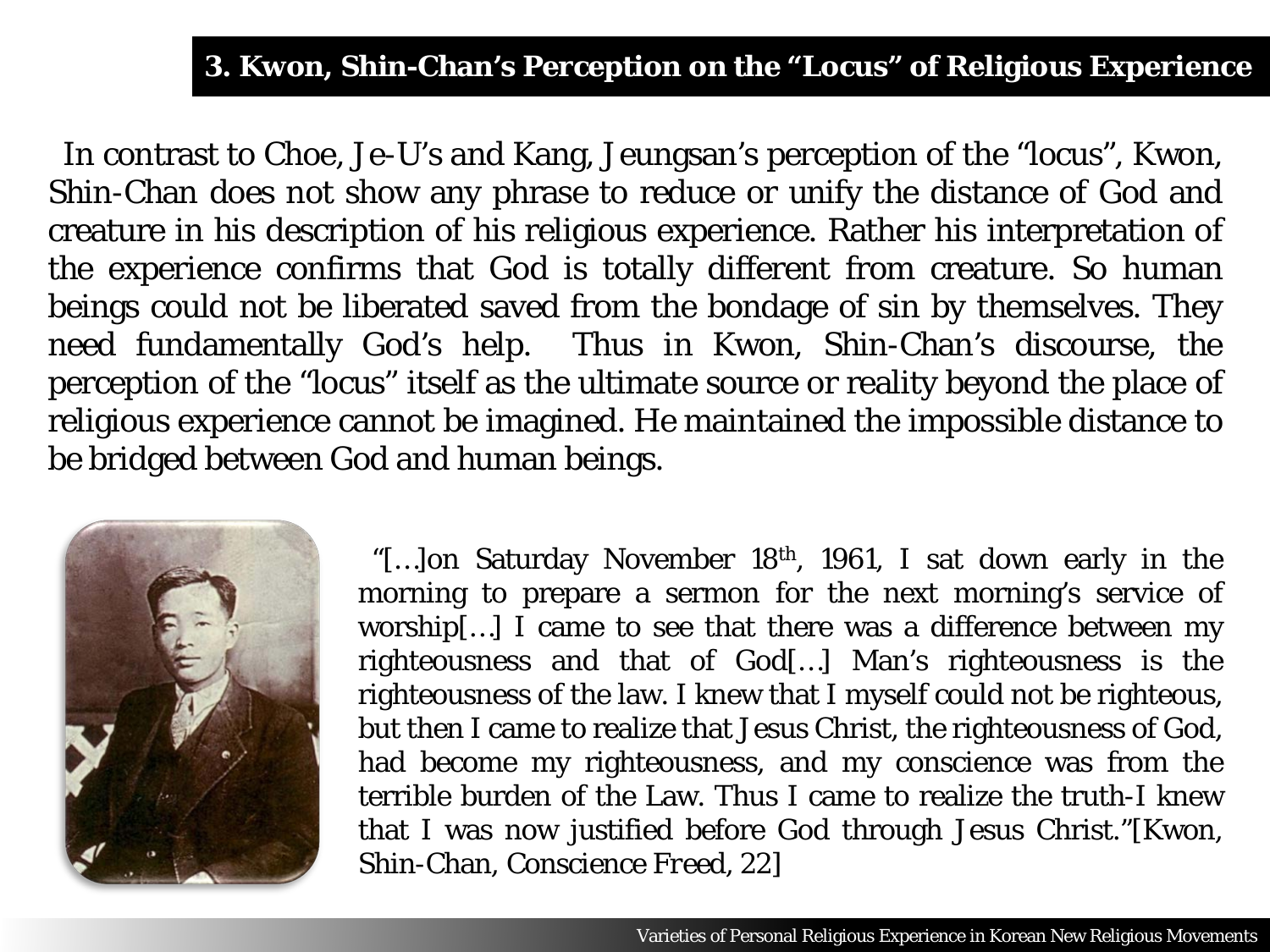

 Yun, Julia founded a new religious organization called as "Mary's Ark of Salvation" in Naju, Southern part of Korea. She started it as a Catholic organization but now rejected by Church. Actually the Korean Catholic Church issued "Automatic Excommunication" in 1998. It was the first announcement in Korean Catholic Church's history over 200 years. Yun, Julia and participants in her organization do not accept the Korean Church's judgement.

The core issue is two things.

 The first one is about the miraculous signs: intermittently weeping tears and tears of blood from the Blessed Mother statue in Julia's room since June 30, 1985 through 1992 and also exuding fragrant oil from the Blessed Mother statue since 1992 through 1994, Eucharistic miracles which the Eucharist Julia received changed into visible Flesh and Blood in her mouth, 1991, a body fluid from Julia's kidney, 2000, and Blessed Mother's Milk, 2005, and so on. The other one is about Julia's religious experience, her "private revelations".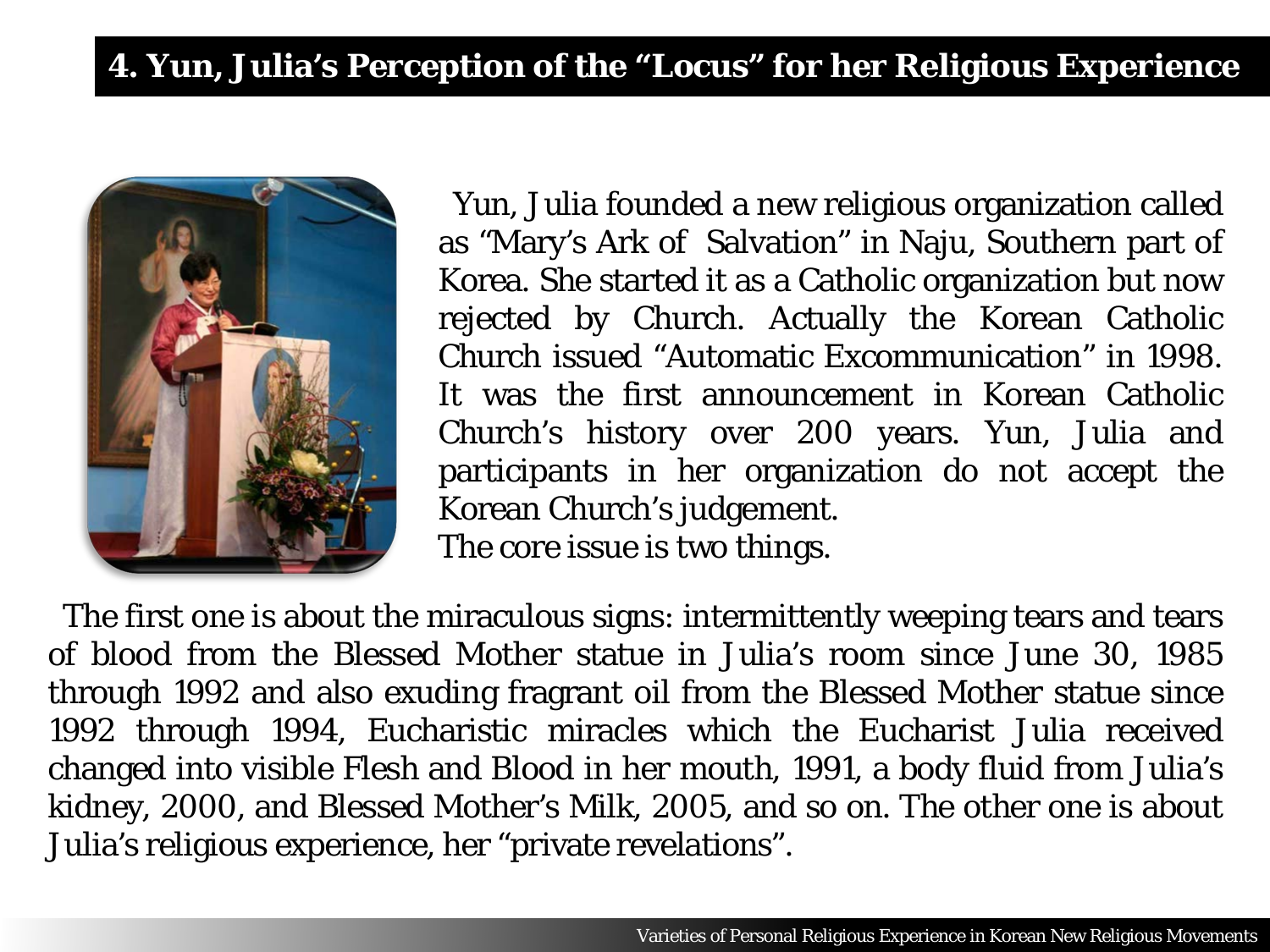

 Though Julia had religious experience before she became to become a catholic Christian, here two religious experiences in relation to her private revelations would be introduced. Julia's most experiences are related to the dialogue of the Blessed Mary and Julia except for a few case of her dialogue with Jesus. In the early dialogue with the Blessed Mary, Julia is described as the servant for the mission given by the Blessed Mary but in the very recent dialogue, criticizing the Catholic Church's wrong judgement, Julia's work is seemingly more emphasized than before as a coworker for the salvation of the world.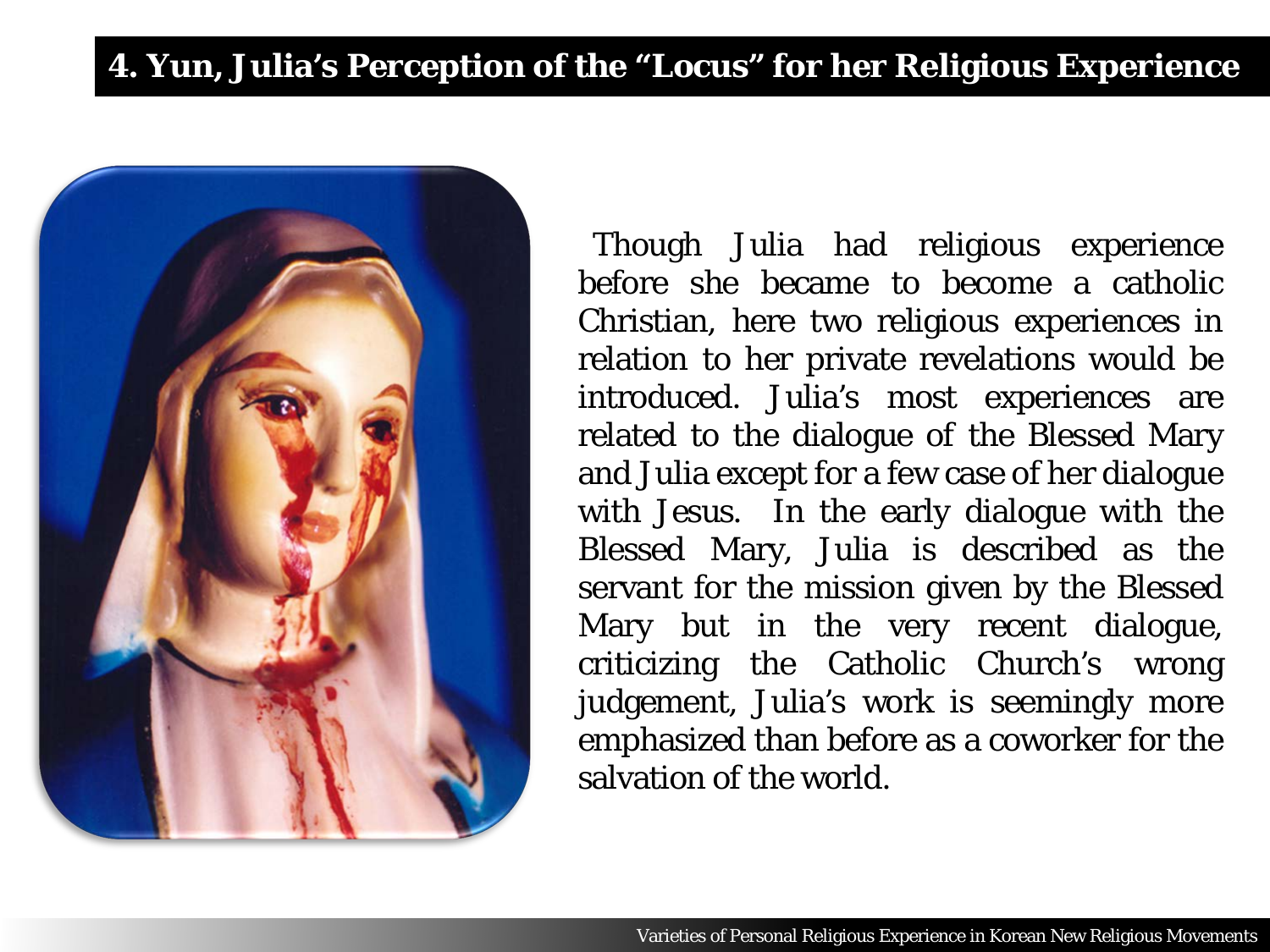

 "My beloved children whom I can put in my eyes without feeling any pain! The world endlessly slanders and speaks ill of my daughter whom I have chosen and judges the mysteries of the Heavenly Kingdom which she makes known, but my Son Jeus, who withdraws wisdom from those who think they are wise and repels knowledge from those who think they are intelligent, has personally her spiritual director and has brought and raised her up to save the world. I have also put my heart and soul into refining her so that her soul which is like the Morning Star sparkling beautifully even at daybreak, may become purer.

 In spite of that, the numerous priests and religious continue judging my daughter and thus committing offences against God which they should not. Shouldn't you, called to his place because I love you so dearly, be united and become interpreters who console her and care for her life?

 Even at this time, my daughter whom I chose is offering up endless sacrifices and penances and offering up the sacrifice of atonement before God's royal palace for the salvation of this world."[Jun, Julia, "Message from the Blessed Mother of Naju, Korea on January 1, 2015.]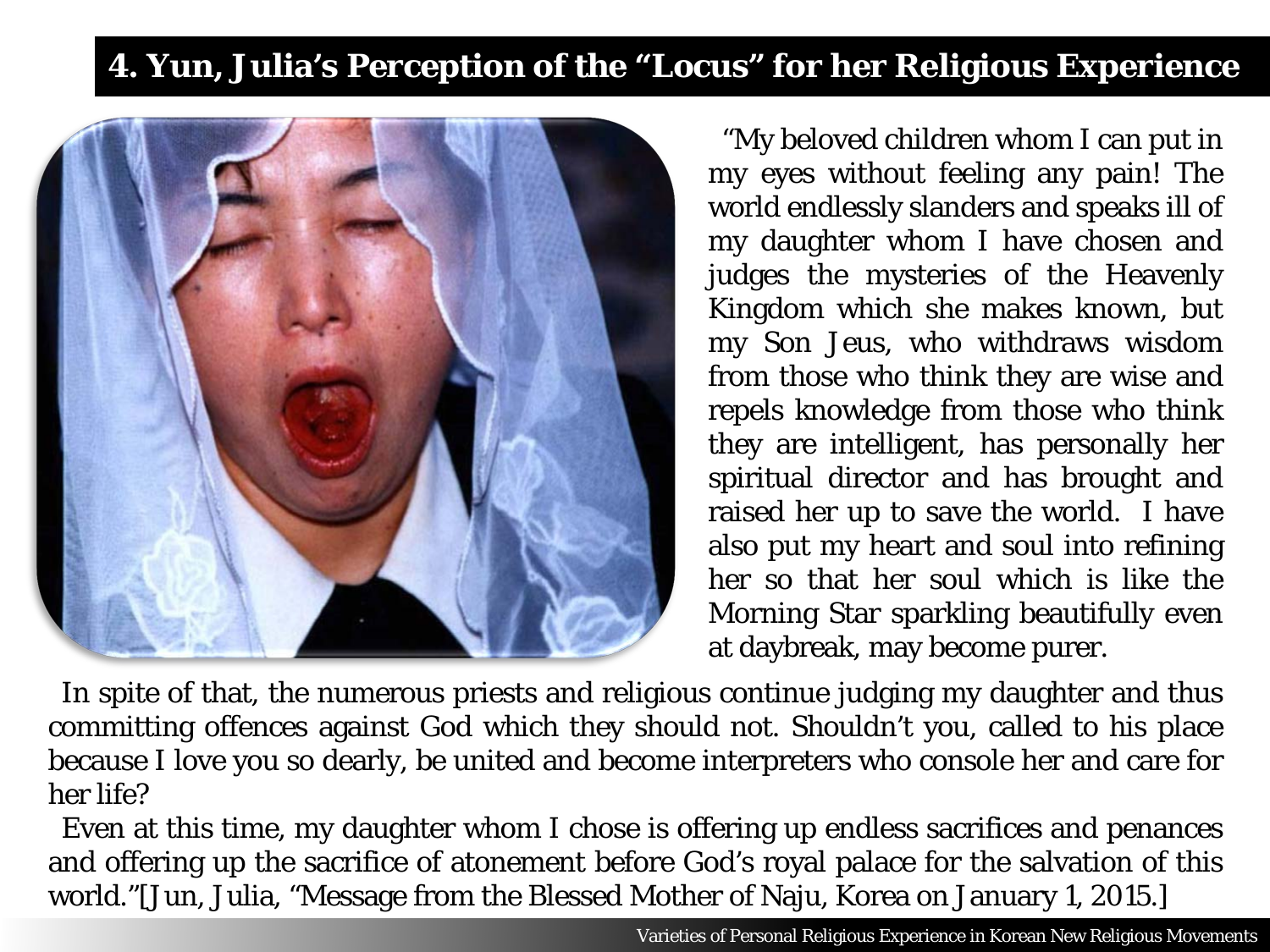Furthermore Yun, Julia was specially chosen for the salvation of the children in the world by the Blessed Mother and her son, Jesus Christ in the message from the Blessed Mother. Even Julia's penance is described to be more painful than her previous suffering on the cross in the message.



"But the little soul whom I and my Son Jesus have chosen; my little soul who gladly offers up the pains which are more severe that the suffering and death on the cross for the repentance and salvation of the children in the world, having lost the sense of direction, wandering, and having human faces[…][The Mary's Ark Salvation Report, 2016, 5.]

 In these two quotations, we could read that though Yun, Julia's religious experience would be different from Kang, Jeungsan's perception in terms of the maintenance of the dialogic relation with the Blessed Mary, it psycho-spiritually shows a resemblance to Choe, Je-U's dialogue with Sangje or Hanulnim. In relation to Kwon, Shin-Chan's case, Yun, Julia would show some similarities due the Christian context but reveals the key difference. Kwon, Shin-Chan's description on religious experience is mainly focused on his own personal sins but Julia's case more on sins beyond her personal life in the world.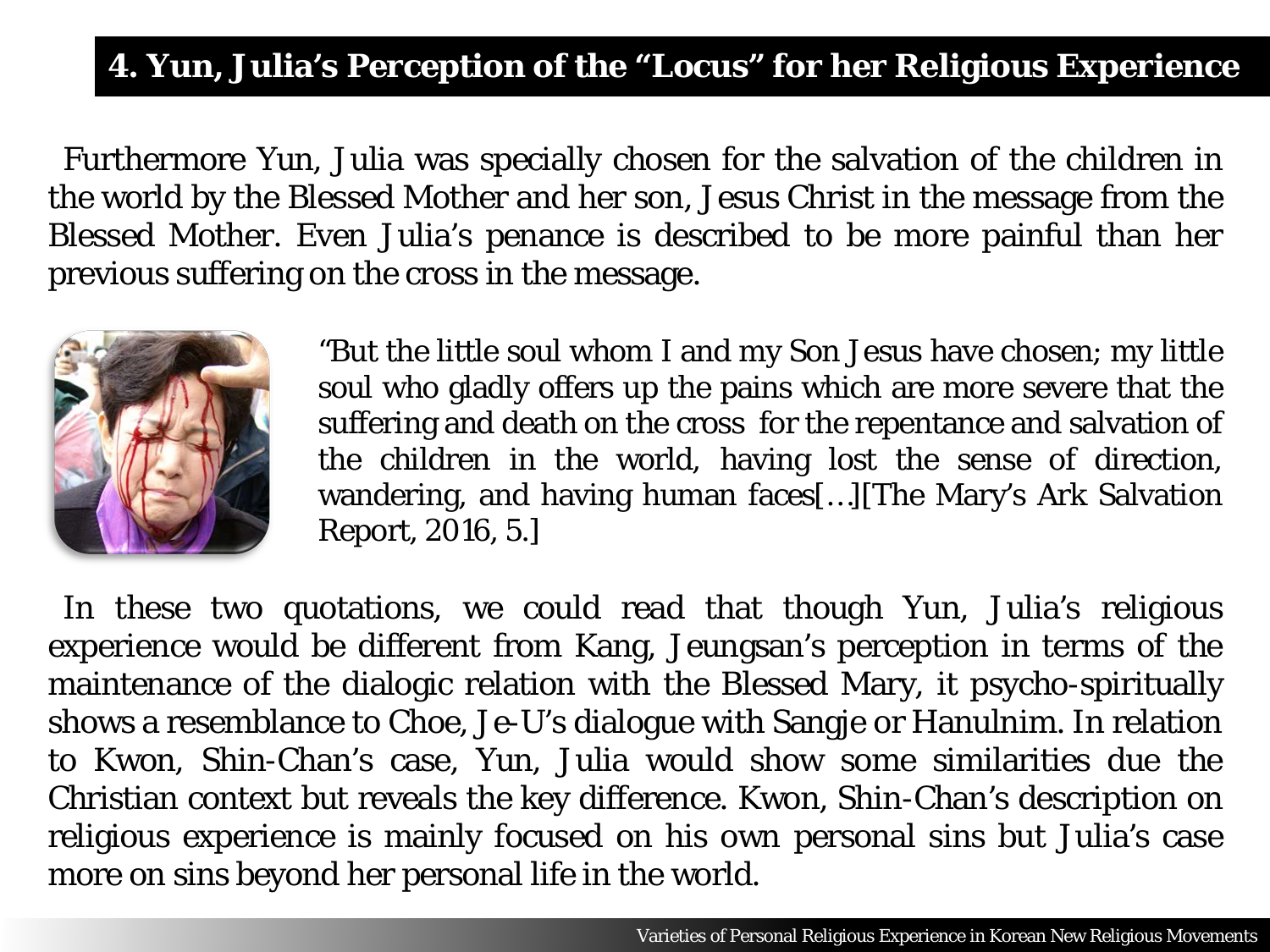### **The Four Korean NRM Founders'** Temperamental Type in their Religious Experience: Is it the Healthy Mind Type or the Sick Soul Type?

#### **1. Choe, Je-U's Temperamental Type**

 The context of Choe, Je-U's religious experience was something which can only be understood if one attends to the unique circumstances of his personal life. He was born to a widowed mother. His father had already lost his first wife and so Choe Je-U was born of a second wife who was herself soon widowed. However, according to the Yi dynasty as this was understood within Confucian ideology, while the children of a widower were to accepted as legitimate in a yangban (양반, aristocratic) family, the children of a widow could not be so accepted. They were to be treated as illegitimate. They could not live as legitimate children in a limitation and determination which cast a shadow in his own life. It is an evil to him. For this, he suffered humiliations which marked the course of his life and which limited and determined what kind of future was truly possible for him.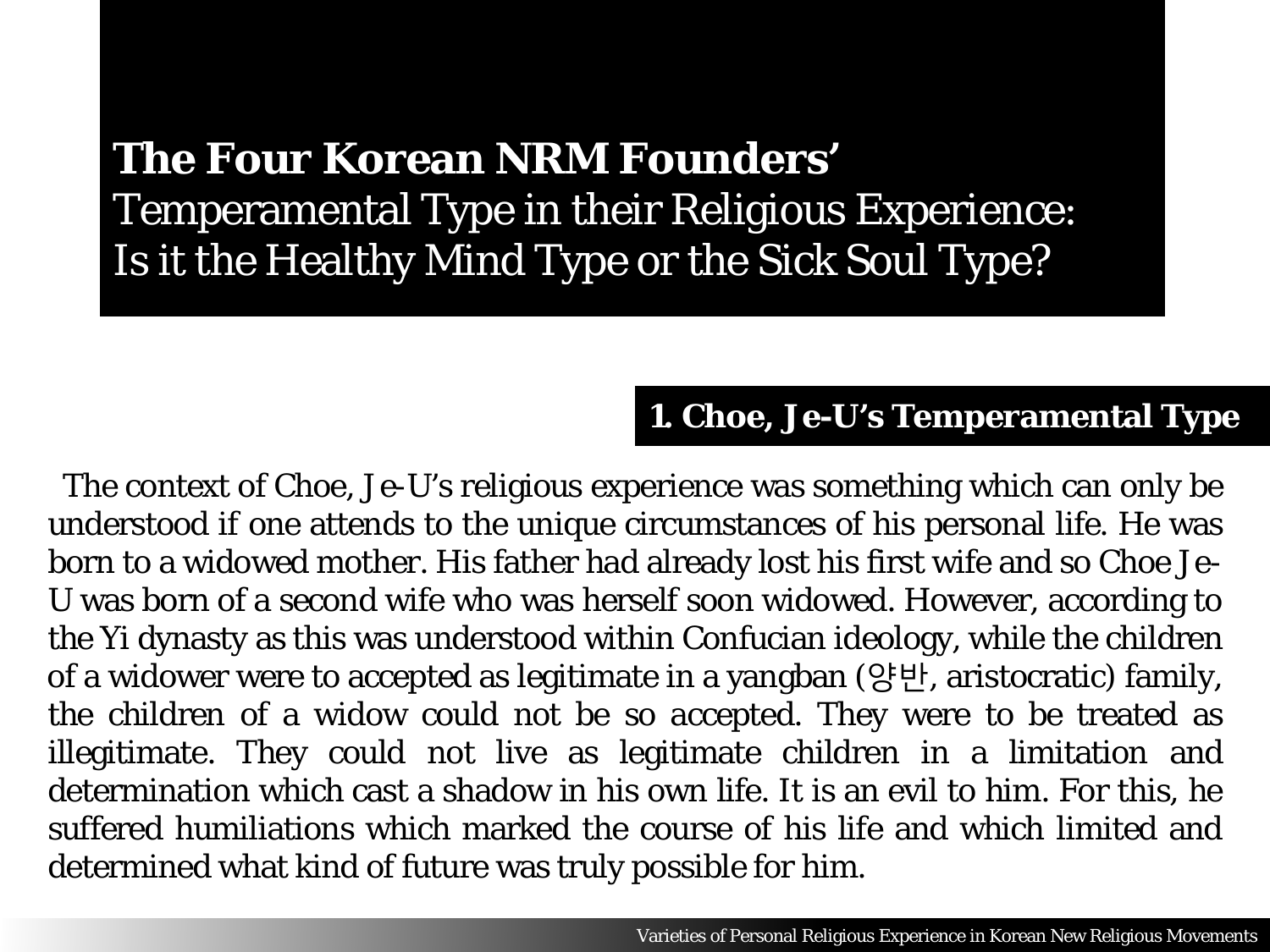Through his experience of exclusion, he came to discover the demonic injustice, the evil of Korean society. Initially, to overcome these trials, he left home to seek "the Way" for almost ten years. But, he failed and returned home. He had a religious melancholy. Then, near his home, he found a quite place and built a hut for meditation "in the nearby mountains and the river banks." [ Choe Je-U, Dongggyeong Daejeon, 7.] In 1855, after he met a strange Buddhist monk, he cultivated meditation more deeply and then, in 1860, after about 20 years of searching and looking, he had a pivotal religious experience which has become known as the Great Awakening of Realization.[ Choe Je-U, Dongggyeong Daejeon, 8.]

 The religious experience was like a second birth experience delineated in the sick soul type. In so doing Choe, Je-U had more confidence in himself and so could begin to walk his own path. He would not simply walk in the way of a deteriorated form of Confucian collective life nor would he walk in the way of a new answer of life that was being presented by Christian missionaries. He was not satisfied by either tradition and so he aggressively resisted them. Further he would no longer go away for the search as he did. He stopped doing so.

 Instead, he realized strongly that Korea needed a new life, something which realized that all human beings should be treated equally. He proclaimed a new way of life recovering humanity rooted in divinity. In the Yi dynasty of Confucian ideology, Choe Je-U's religious experience and thought, which cut qualitatively the distance of God and human being, was very revolutionary in its social implications. They are a sort of proclamation which broke through the stable socio-political hierarchical order of things which then existed in Korean society.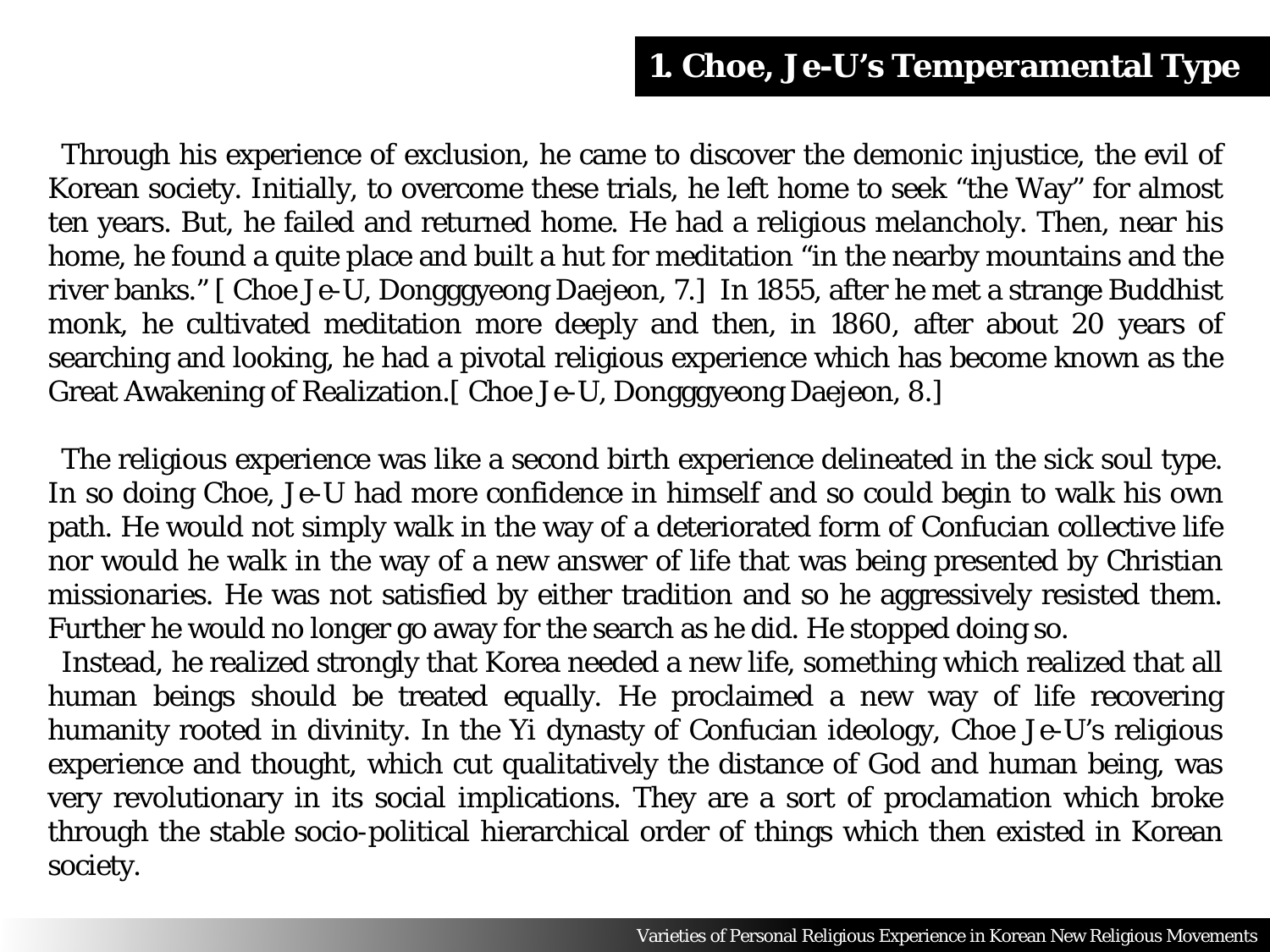According to the two scriptures, Jeonkyung and Dojeon, Kang, Jeungsan's temperamental type is more related to the sick soul rather than the healthy mind. He did not think of the world lightly. He seriously thought that still various evils such as human suffering, demonic works, social inequality matter, various diseases, hatreds, vengeances and so on would function in our human life. For the resolution of the conflicts and the fundamental grief, he sent many religious figures to the earth but they did not fulfil completely the mission. In the last time, he sent Che Je-U to the earth but he also failed to do so. So Kang Jeungsan came to the earth directly by himself to resolve the fundamental problem of the human life.

Kang Jeungsan is very sympathetic to the human suffering. As a human being he was not born in a rich and aristocratic family but a poor family. He even should stop attending the school in the age of fifteen years due to the poverty, wondered in all directions, and also labored as woodcutter, sellers of straw sandals. [Dojeon, 47] Poverty made him experience all kinds of human hardships and also observe all aspects of human life. Even during the initial the renewal work of the earth and heaven, he frequently suffered from hunger.[Dojeon, 263.]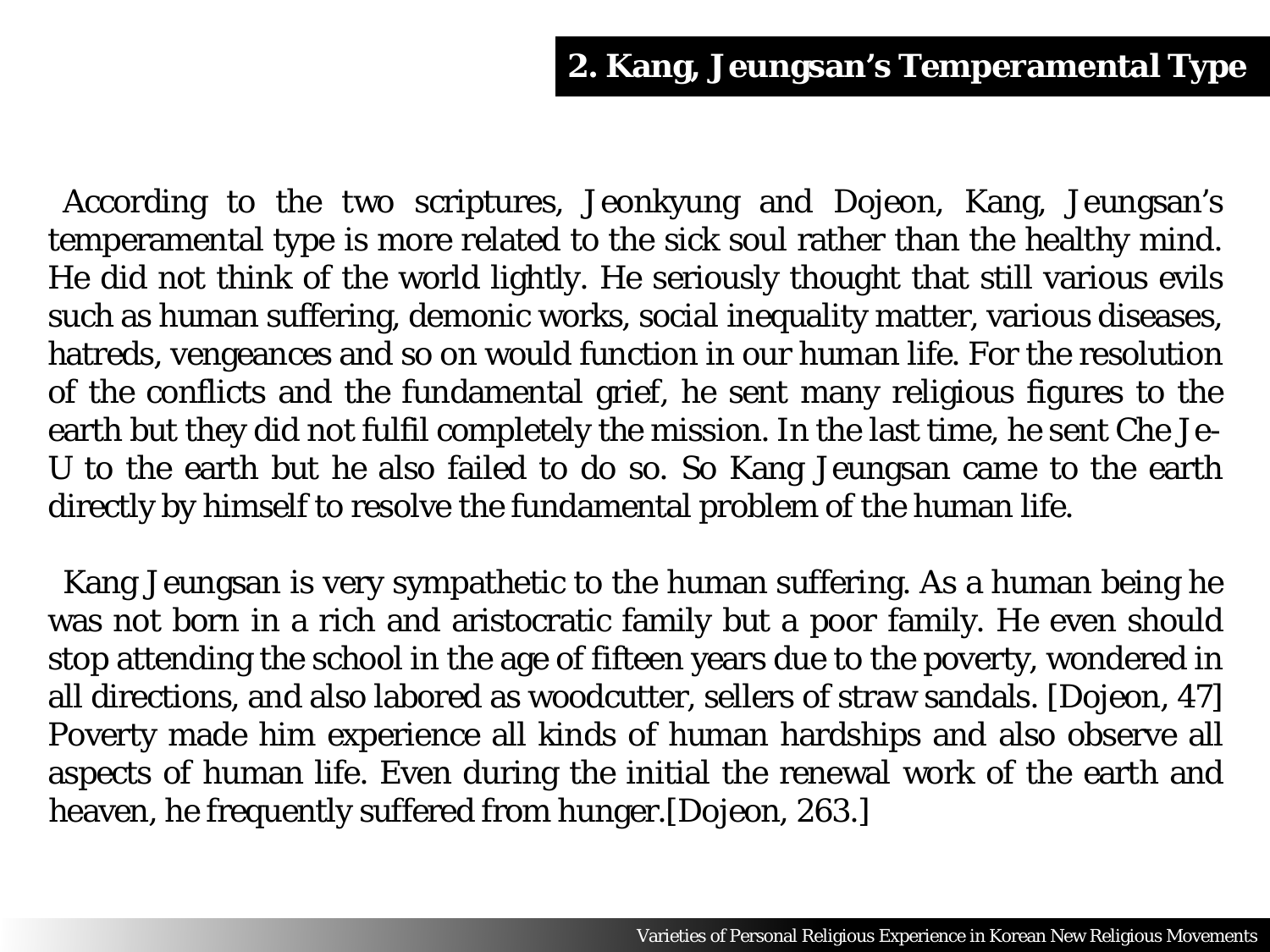"During His journeys, Jeung-san walked along distances barefoot, slept on the ground, begged for food when near villages, and often went hungry. He plowed fields for farmers, helped merchants in markets, and worked alongside craftsmen. He watched performances of traditional music and dance, spoke with the elderly about bygone times, and met with government officials and listened to them expound upon political affairs. He experienced every form of hardship and observed all aspects of life." [*Dojeon*, 74-5.]

 Through his poverty life, he engaged himself sympathetically to the humble human beings' life. He had a deep compassion for humanity in various ways. Especially he had a deep sympathy for the disease and the suffering of the ordinary human beings. The scriptures tells many examples that Kang, Jeungsan healed the sick persons such as a leper[*Dojeon*, 131], a son's tuberculosis[*Dojeon*, 277], a dying son[*Dojeon*, 235], and revived a dead child[*Dojeon*, 155]. He proclaimed that the human problems would be fundamentally derived from the destiny of the world afflicted by a monstrous disease*, sanggeuk.* This ultimate disease should be healed through his Cheonjigongsa(the work of healing heaven and earth).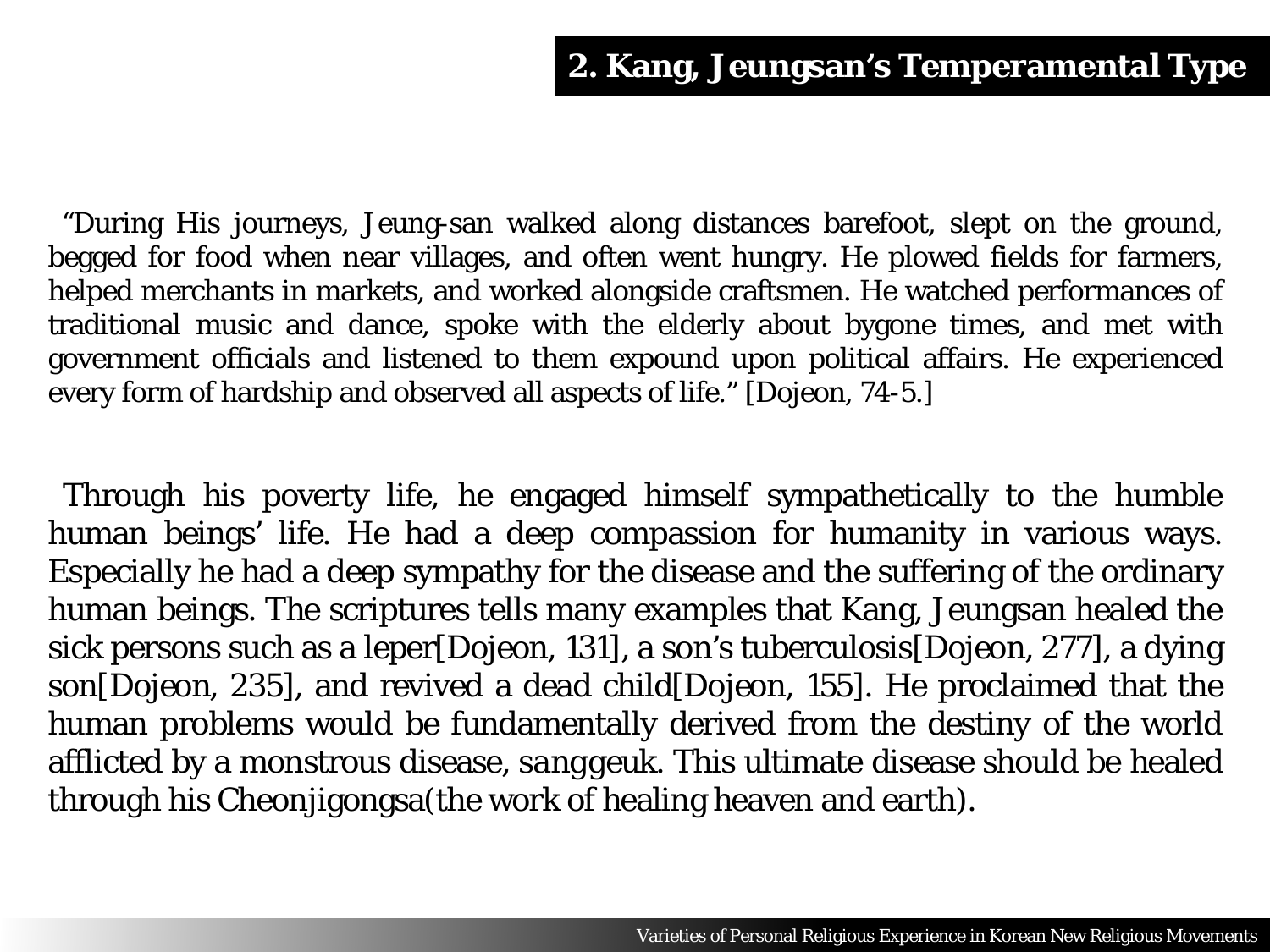"Jeung-san Sangjenim resolves the bitterness and grief of all beings, who have been trapped under the reign of sanggeuk since the Early Heaven Gaebyeok, and He leads humanity to the path of new life in the Later Heaven's fifty-thousand–year Paradise Immortality on earth. To bring all of this to pass, Sanjenim conducted His nine-year Cheonjigongsa-the work of renewing heaven and earth-during His human life in the Eastern land of Joseon.

 In His work, Sangjenim corrected the order of heaven and earth, thus harmonizing the dao of spirits with human affairs, and He employed the precepts of seeking out the beginning and returning to the origin, requital of benevolence, resolution of bitterness and grief, and sangsaeng to bring to and end the Early Heaven's destiny of sangeuk and usher in the Later Heaven's destiny of sangsaeng.

 Assembling all the spirits filled with unresolved bitterness, all the spirits of failed revolutionaries, all the spirits of the world's civilizations, all the world's regional sprits, and all family lineages' ancestral spirits. Sangjenim brought into being the government of spirits and decreed the timetable of humanity's journey to the coming world. To ensure that His profound vision would unfold through both the destiny of the dao and the destiny of the world and raise up the Paradise of Immortality, Sangjenim preordained a grand destiny seamless in its design."[Dojeon, 472-73.]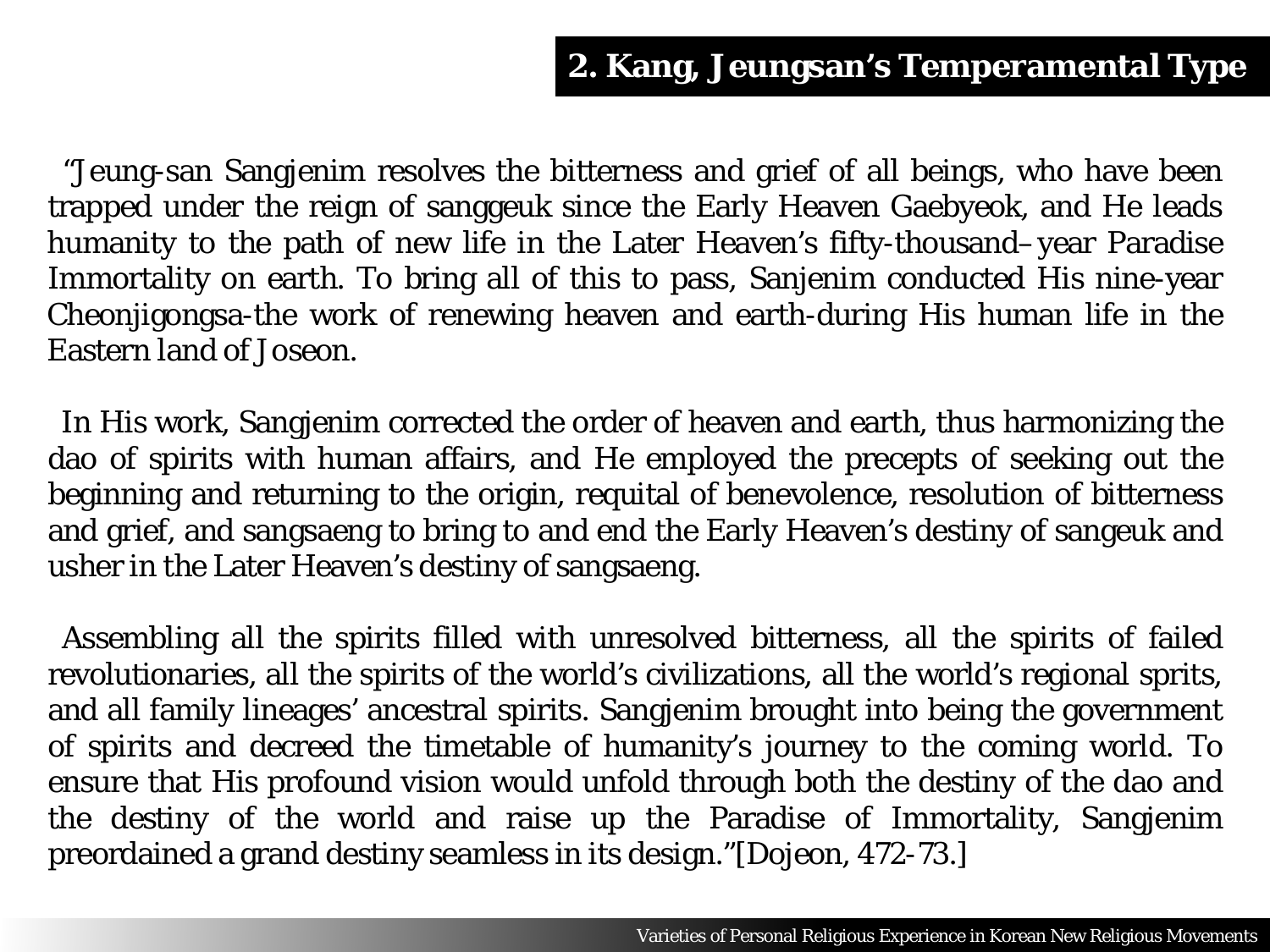Kang, Jeungsan, for the healing and the renewal of all beings in the heaven and the earth, had meditations diligently and unceasingly. Frequently he did it alone in temples [Dojeon, 93, 361] mountains [Dojeon, 78], even islands (maljemdo, 末店 島)[Jeonkyeong, 23] and other places. In these places, he frequently revealed his deeper grief and bitterness on the loss of order in the heaven and the earth. Especially he showed his feeling with "crying" and "sadness" against the disorder of the heaven and the earth as sangeuk. He proclaimed that this disorder should be healed and renewed freshly.

 "In the period after Jeung-san returned home from His travel. He often climbed to the peak of Sirusan Mountain, let down His long hair, and immersed Himself in meditation. The country was in a tragic state, and as He meditated to bring forth the supreme dao of the new heaven and earth, He sometimes wailed with intense sorrow in the pasture at the foot of the mountain."[Dojeon, 78.]

 "One day, Hwang Eung-jong's son, Nae-ja, and Mun Gong-sin's son, Gwang-ok, were playing together in the yard, when they noticed Sangjenim in the house, lying on His side alone in a room. Throughout the whole day Sangjenim loudly wailed, resting His head on a chest and hitting His head against it. The sound of His hand striking the chest resembled the beating of drum."[Dojeon, 540.]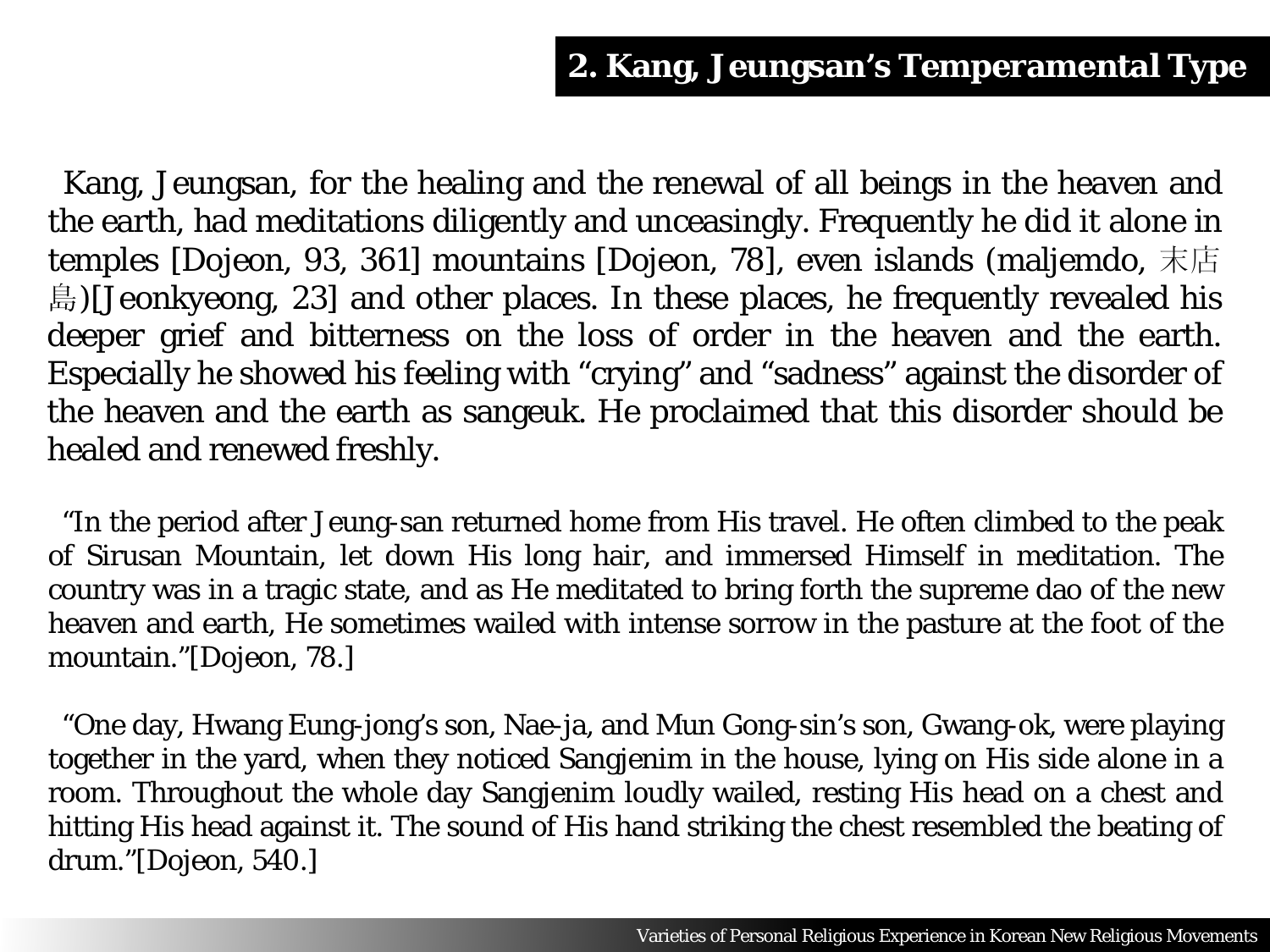Kang, Jeungsan's bitterness and grief are quite similar to the feature of the religious melancholy in the sick soul type. As James mentioned in the lecture on the sick soul, the religious melancholy should not be healed in the natural state of birth but fundamentally needs the second birth for the resolution of the divided self. Similarly Kang, Jeungsan proclaims the "second birth" of not only human beings but also all beings as Cheonjigongsa(the work of healing heaven and earth). He did it for nine years in this earth. His works can be interpreted as the new birth or conversion process of the heaven and earth.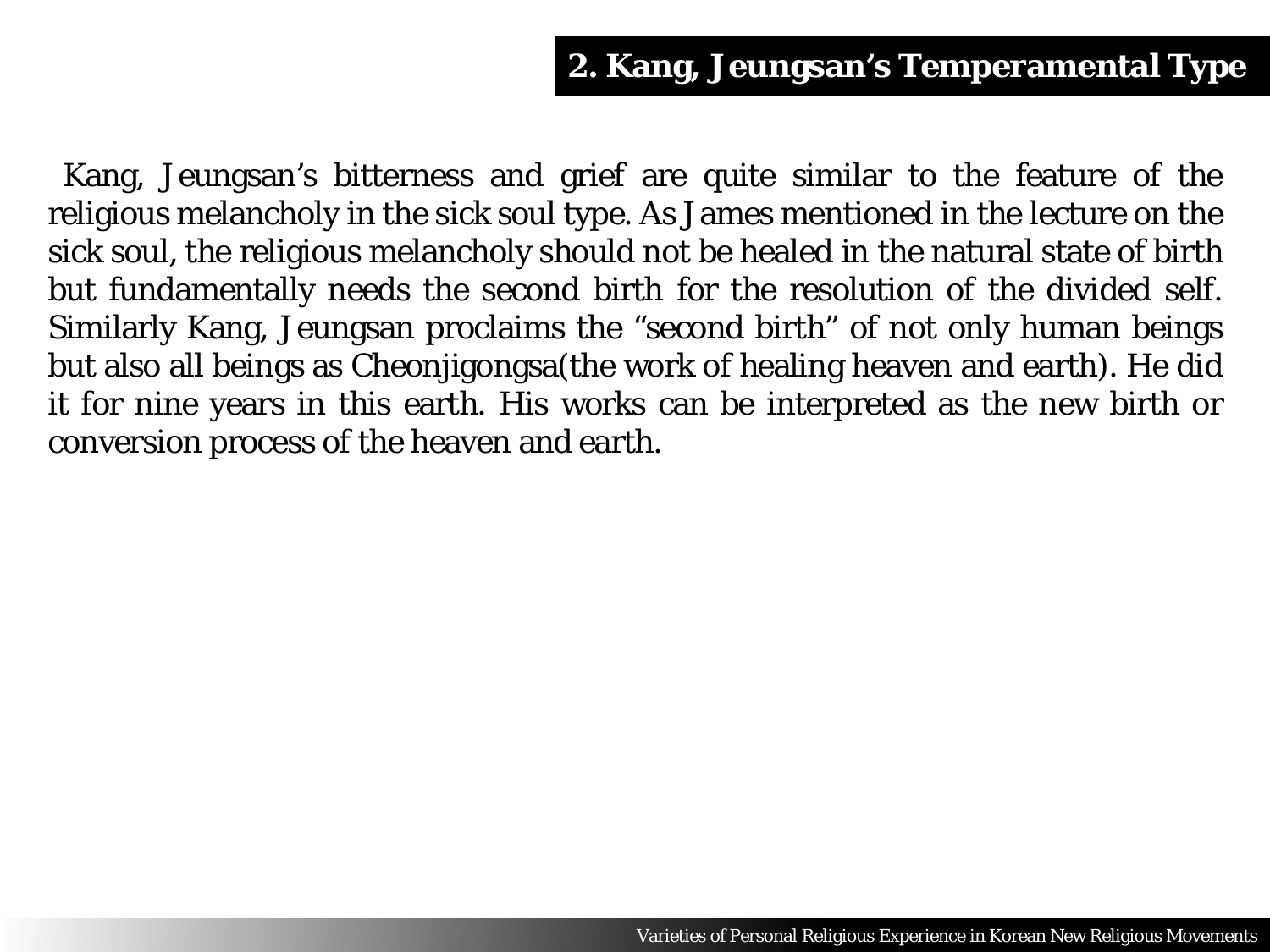Though Kwon, Shin-Chan did not proclaim any point of the "locus" as the ultimate source, in relation to the temperamental type, he showed a resemblance with Choe, Je-U' and Kang, Jeungsan's type. His life was continuously with torment and sadness until he had the religious experience in November 18th, 1961. Even after he had been ordained as Presbyterian pastor in one of the big Christian denominations in Korea, his torment did not go away. He was so severely troubled in his conscience. However it could be settled when he had a religious experience as that of "born again".

 "[…] the constant torment in my conscience had come to an end, and my problem was solved. The chain of sin that had fettered my conscience for over ten years was suddenly broken and my conscience was set free. Now I could no longer find a single doubt, question, or problem in my conscience no matter how earnestly I looked. I could not concentrate on my sermon preparations any more. From deep down in my heart a hymn of praise and thanksgiving burst from my lips." [Kwon, Shin-Chan, *Conscience Freed*, 23]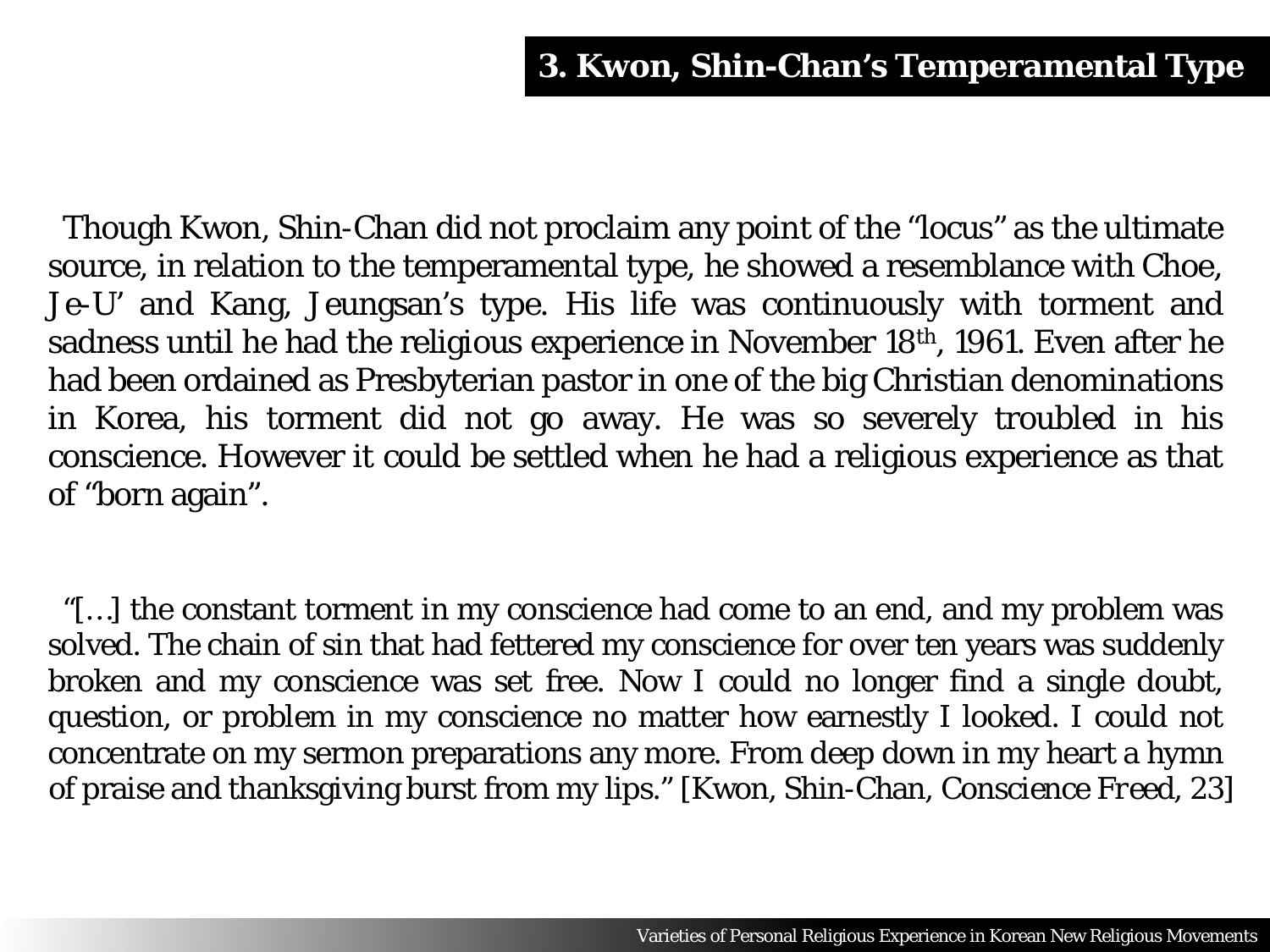#### **3. Kwon, Shin-Chan's Temperamental Type**

 Kwon, Shin-Chan's ceasing less torment process resembled with that of James' description of religious melancholy. According to James' description in his Gifford Lecture on that, it can be continuously troubled until the time of second birth experience, conversion. Kwon, Shin-Chan's process proves James' religious melancholy. In this sense, his temperamental type like those of Choe, Je-U and Kang, Jeungsan could be identified similarly as the sick soul.

 Kwon, Shin-Chon's religious experience does not tell us any distinct difference from the general Christian religious experience as conversion story. However, in terms of the interpretation of the sins and repentance matter, two things are different from other Christian teachings. Kwon, Shin-Chan and his followers and after his death the leader of the group (officially named as the Evangelical Baptist Church or nicknamed pejoratively as Salvation sect/guwonpa), Yoo, Byung-Eun differentiated themselves from the mainline Korean Christian groups. Through Jesus Christ's sacrifice on the cross, Christians are all forgiven to be saved and so they do not need any more repentance. In this sense they do not recognize the efficacy of the following sentence of Lord's Prayer: "…forgive us our debts, as we forgive our debtors." Thy think that Jesus Christ had already forgiven "our debts (sins)"in the cross and so Christians, for salvation if they are born again, do not need the repetitive prayer for repentance including Lord's Prayer. They think that the activity of repentance is the proof that sins exist not yet to be saved.[Tak, Ji-Il, Saegajeung(2009), 89.]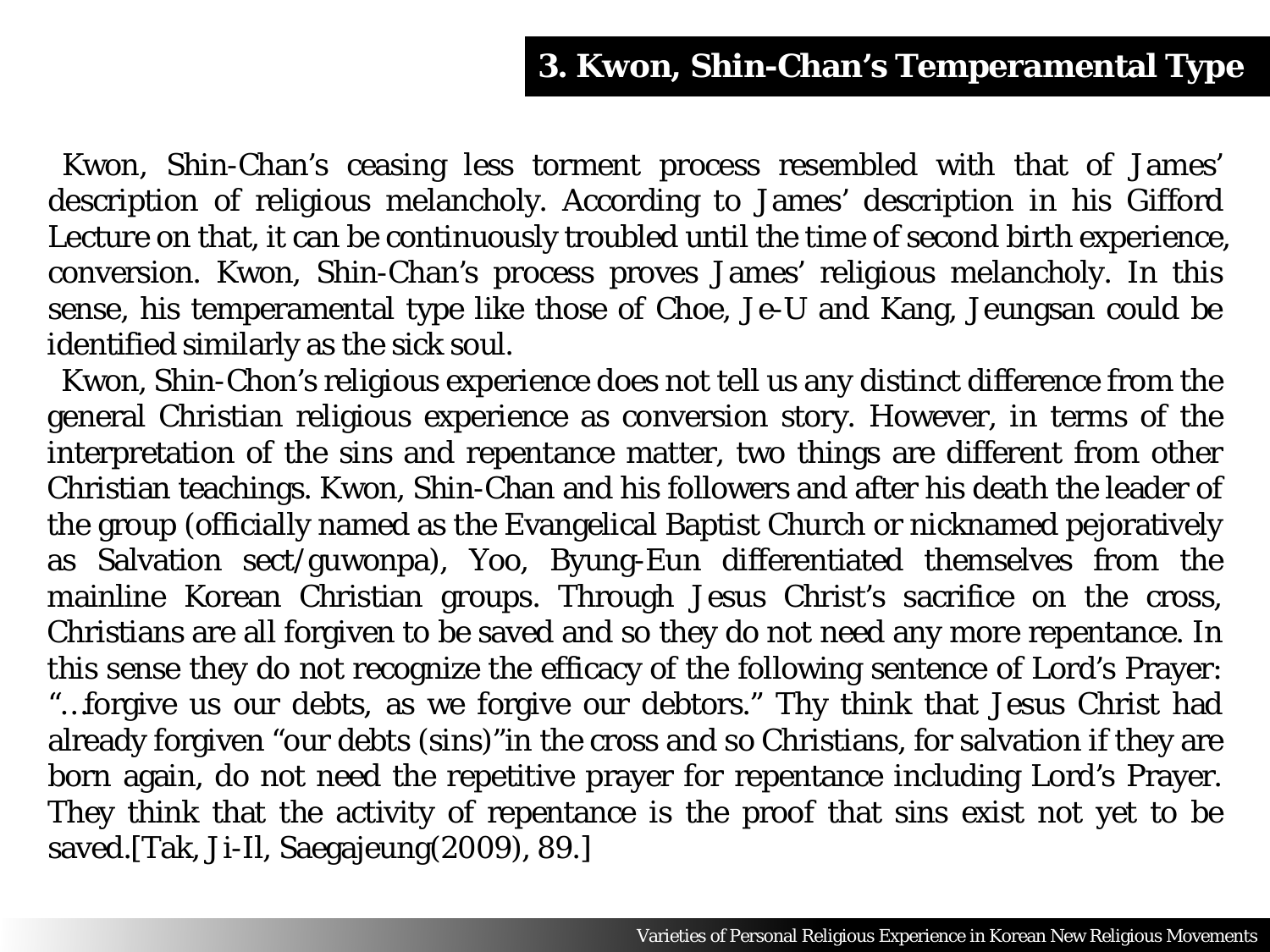Kwon, Shin-Chan's son-in-law, Yoo, Byung-Eun emphasized this point in his sermon, *The Anchor of the Soul.*



 "Since sin was forgiven eternally two thousand years ago, a believer is already without sin […] Even people who believe in Jesus may be enticed to commit sins, but they will not end up in hell. This is because a person who is forgiven has already been designated as a son of God. If your son made a mistake, you might scold him harshly, or spank him, but you could not cut him off from the blood lineage of the family, could you? God had established a covenant with us through the blood of Christ. So once you have come to believe in Jesus, the sins you commit are the sins of children of God, not th sins of unbelievers. The judgement for sin and condemnation to hell is already over. All that remains is the judgement for receiving rewards."[ Yoo, Byung-Eun, The Anchor of Soul, 53.]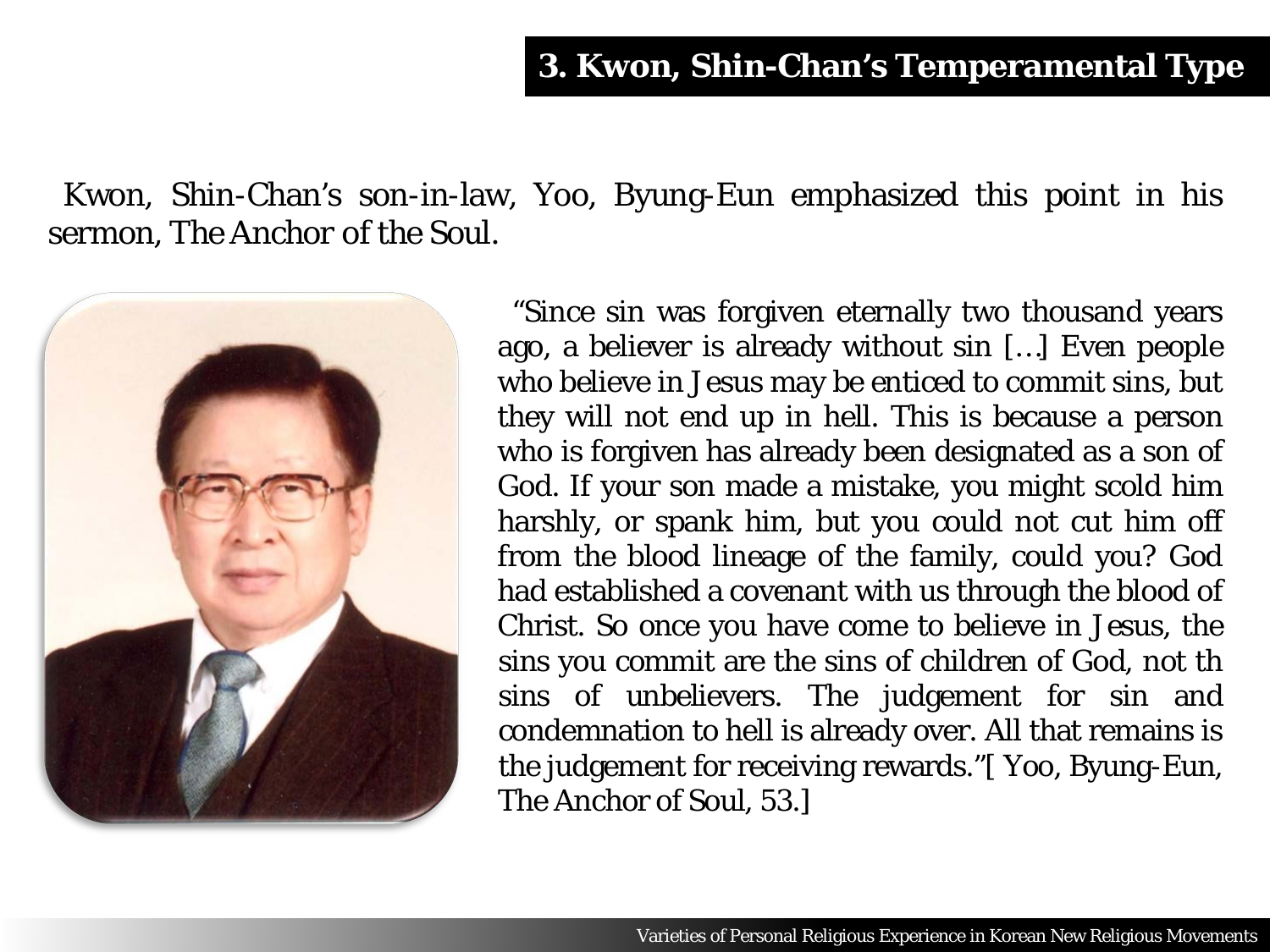#### **4. Yun, Julia's Temperamental Type**



 Yun, Julia's life is the journey of suffering since her father's sudden disappearance in her childhood. She had unimaginable painful life since her childhood. She had not only painful trauma due to various sexual violence s, social discrimination due to the gaze on the fatherless daughter, extreme poverty, unfortunate married life, miscarriage trauma, cancer operation and so on. [Yun, Julia, *Autobiography*(주님께서 예비하신 삶)] She could not stand her painful complex life situation. She could not find any possibility to be medically healed on her cancer. Eventually she decided to suicide herself after writing seven final letters. At the moment that she was going out for suicide, her husband strangely asked her to go to a parish church together.

 So they began to go to the church. After three days, Yun, Julia had a tremendous experience to meet Jesus directly and hear his voice to tell her that her cancer would be healed. After that experience, her cancer would go away. [Yun, Julia, *Autobiography*(주 님께서 예비하신 삶), 133-36.]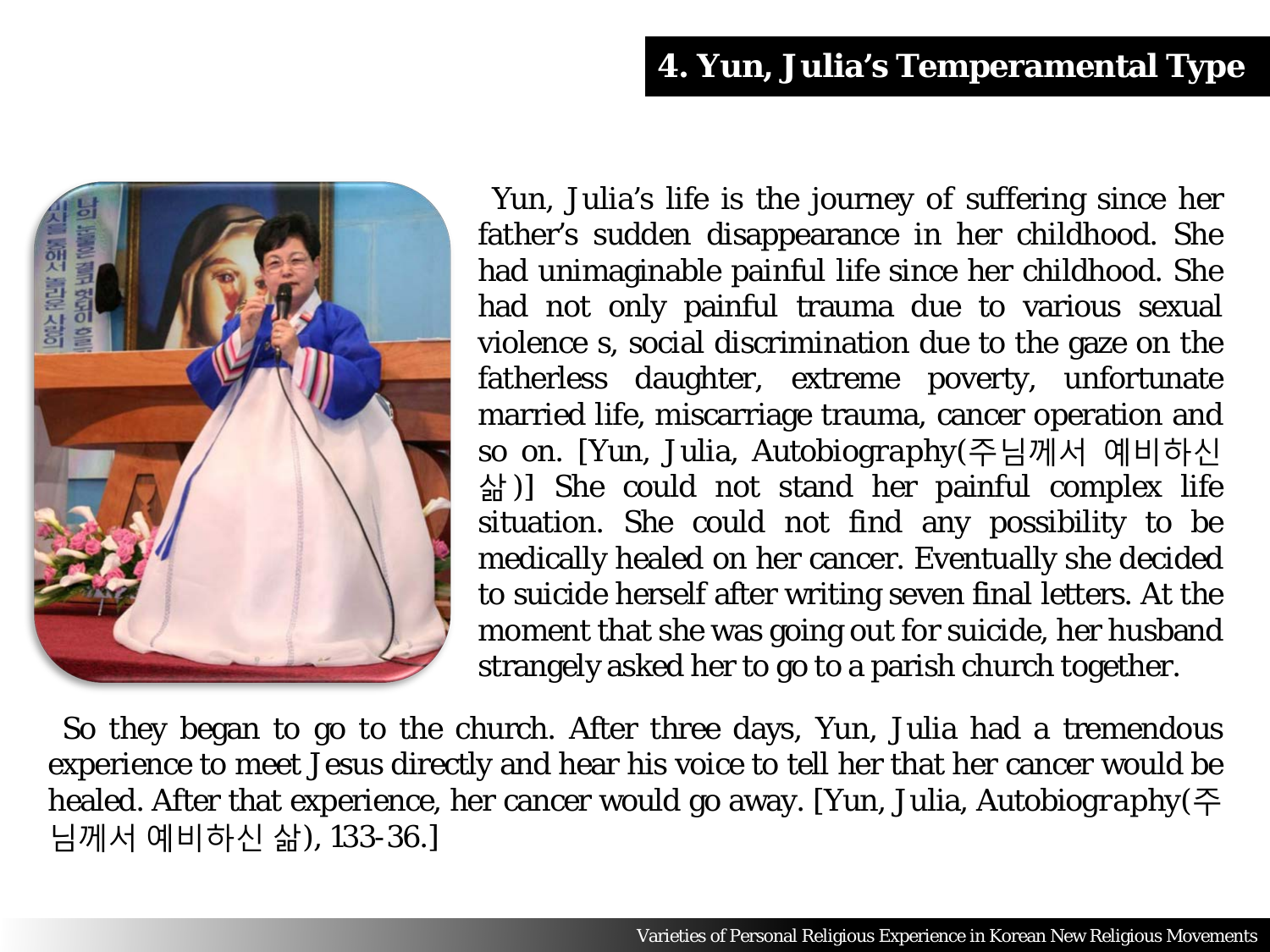After the first religious experience, she continuously had several more experiences in the Holy Spirit renewal services and got baptism in 1980. Since that time, she began to pray and touch sick persons. Many sick persons have been healed by her prayer and touch. This is the first occasion for the start of the Mary's Ark of Salvation. The more she prayed and touched on those sick persons in her meeting, the more the pain and suffering came back to her. This time is not for her salvation and repentance but for others. [Yun, Julia, *Autobiography*(주님께서 예비하신 삶)], 138.] She tried to avoid this suffering and pain but she could not do so. Also in the rosary prayer time in her room, she began to have a message from the Blessed Mary through Her tears and tears of Blood. Since that time on, her bodily pain and suffering has been strengthened with several miraculous signs in her body. Especially she described that she has had an extreme suffering on her womb and anal area. At the same time she also found the spring water of graces to heal these problems. She and her followers believe that the water would have healing power.

Prior to the conversion experience and after the experience, there would not be difference that she would be in the continuous state of suffering, religious melancholy. However the direction of the suffering seems to be different. The suffering prior to the conversion would be intending for herself but the suffering after the conversion for the others. Thus You, Julia's temperamental type could be identified as the sick soul.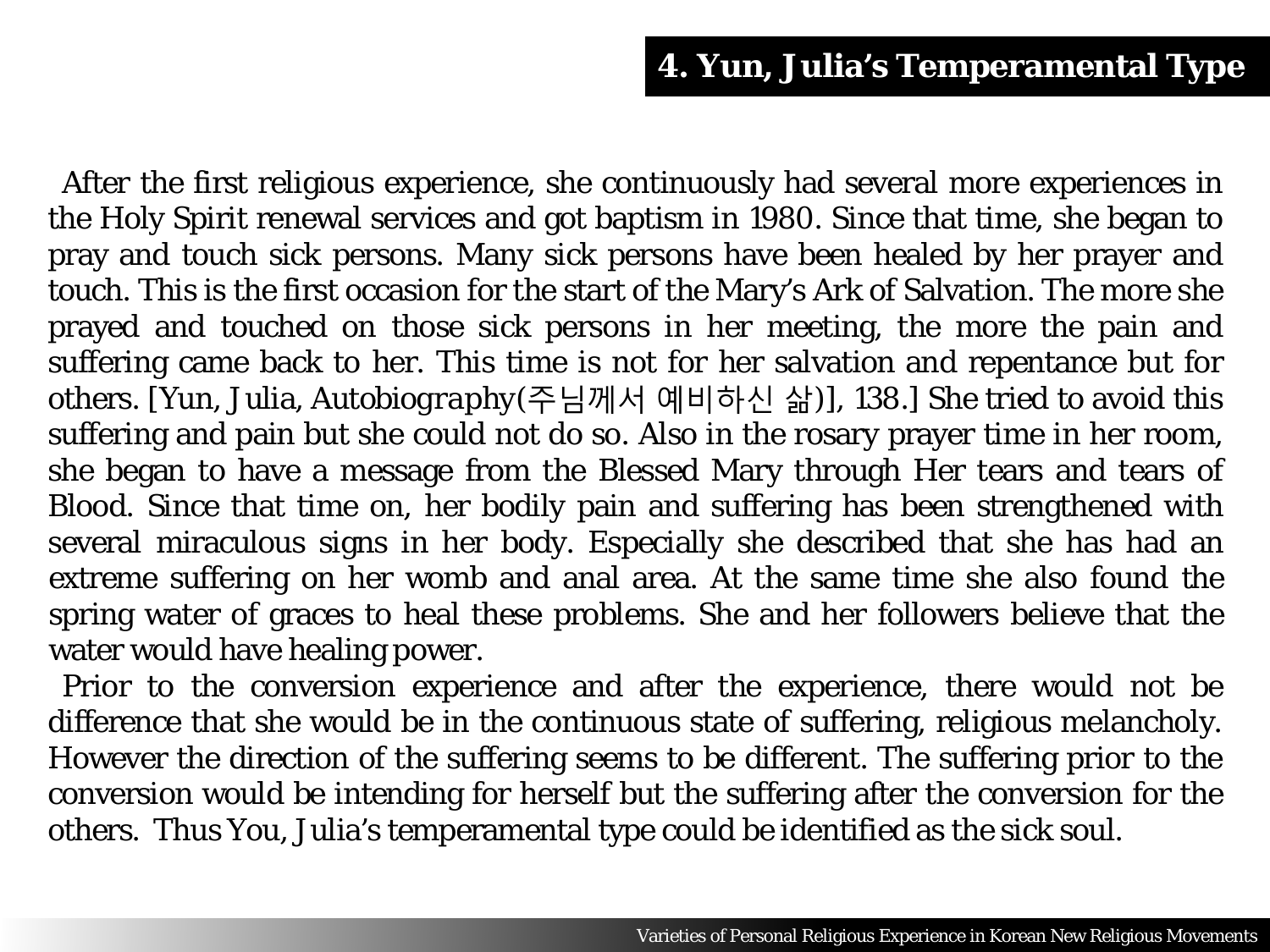# **Conclusive Remarks**

 Until now, in terms of William James' perspective, we have seen the four key founders' religious experiences focusing on their self-observation of "themselves" and their temperamental type in Korean NRMs: Choe, Je-U(Suun1824-1864), Kang, Il-Sun(Jeungsan1871-1909), Kwon, Shin-Chan(1923-1996), and Yoon, Hong-Sun(Julia 1947-).